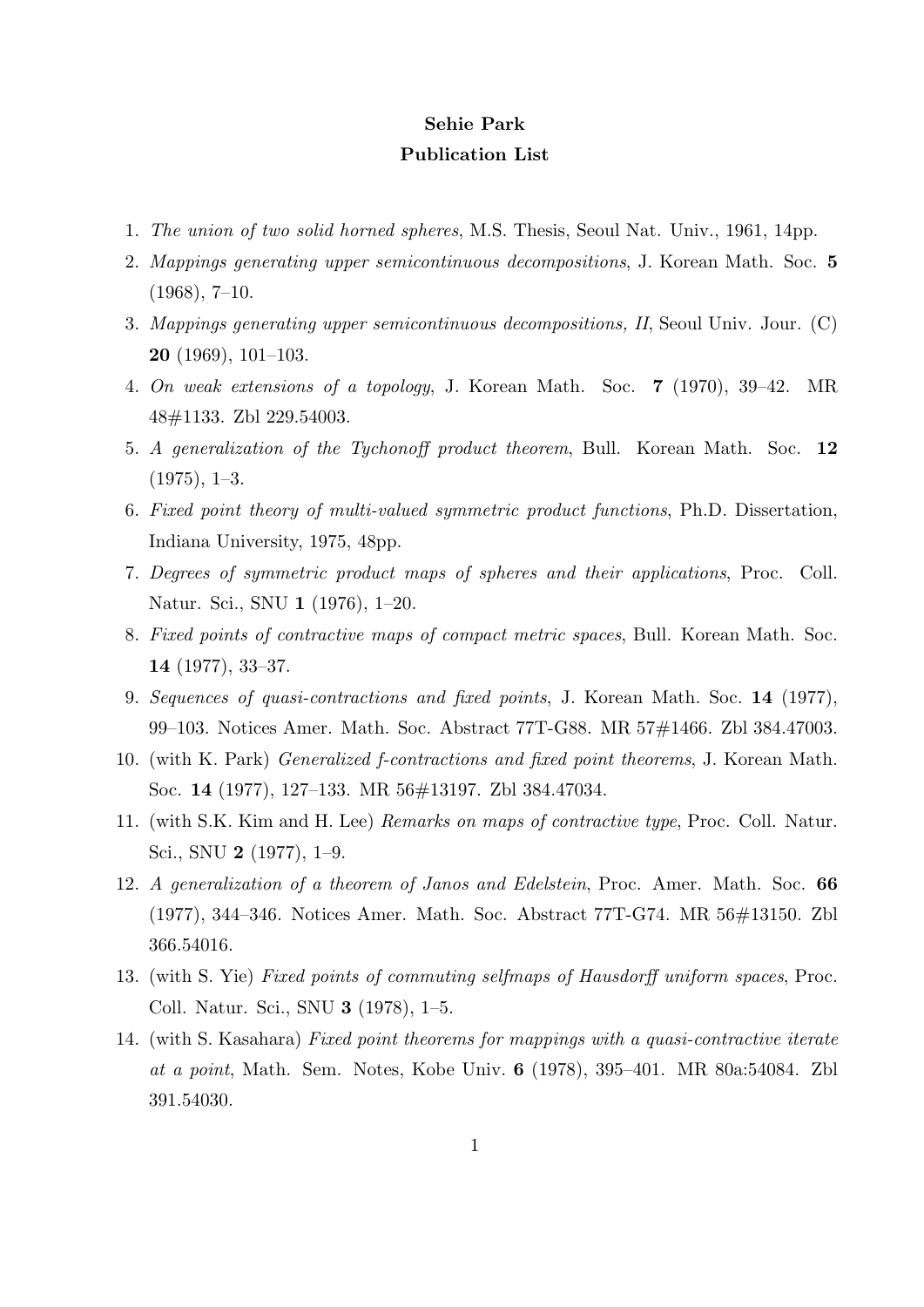- 15. *Fixed points of f-contractive maps*, Rocky Mountain J. Math. **8** (1978), 743–750. MR 80d:54059. Zbl 398.54030.
- 16. (with J.A. Park) *On fixed and periodic points of generalized contraction pairs*, Proc. Coll. Natur. Sci., SNU **3** (1978), 137–143.
- 17. *On f-nonexpansive maps*, J. Korean Math. Soc. **16** (1979), 29–38. MR 80m:54060. Zbl 438.54038.
- 18. *An extension of a fixed point theorem of Kasahara*, Math. Sem. Notes, Kobe Univ. **7** (1979), 85–89. MR 81g:54065. Zbl 425.54024.
- 19. *A unified approach to fixed points of contractive maps*, J. Korean Math. Soc. **16** (1980), 95–105. MR 81g:54066. Zbl 431.54028.
- 20. *On general contractive-type conditions*, J. Korean Math. Soc. **17** (1980), 131–140. MR 82e:54055. Zbl 448.54048.
- 21. *On mappings with diminishing orbital diameters*, Proc. Coll. Natur. Sci., SNU **5**  $(1980), 1-7.$
- 22. *Fixed points and periodic points of contractive pairs of maps*, Proc. Coll. Natur. Sci., SNU **5** (1980), 9–22. MR 83g:54061.
- 23. (with B.E. Rhoades) *Some general fixed point theorems*, Acta Sci. Math. **42** (1980), 299–304. Notices Amer. Math. Soc. Abstract 79T-B95. MR 82a:54089. Zbl 449.54045.
- 24. (with B.E. Rhoades) *Meir-Keeler type contractive conditions*, Math. Japon. **26** (1981), 13–20. MR 82e:54056. Zbl 454.54030.
- 25. *A general principle of fixed point iterations on compact intervals*, J. Korean Math. Soc. **17** (1981), 229–234. MR 82d:54054. Zbl 462.47040.
- 26. (with B.E. Rhoades) *Extensions of some fixed point theorems of Hegedüs and Kasahara*, Math. Sem. Notes, Kobe Univ. **9** (1981), 113–117. Notices Amer. Math. Soc. Abstract 79T-B113. MR 82m:54057. Zbl 479.54023. *Corrigendum* : The same journal **11** (1983), 165. MR 85j:54074.
- 27. *On densifying maps of metric spaces*, Honam Math. J. **3** (1981), 23–30.
- 28. *On the asymptotic behavior of nonexpansive maps in Banach spaces*, Bull. Korean Math. Soc. **18** (1981), 1–2. MR 83c:47078. Zbl 527.47036.
- 29. (with B.E. Rhoades) *Some fixed point theorems*, Sem. in Math. Lecture Note Series, Yonsei Univ. **2** (1981), 113–125.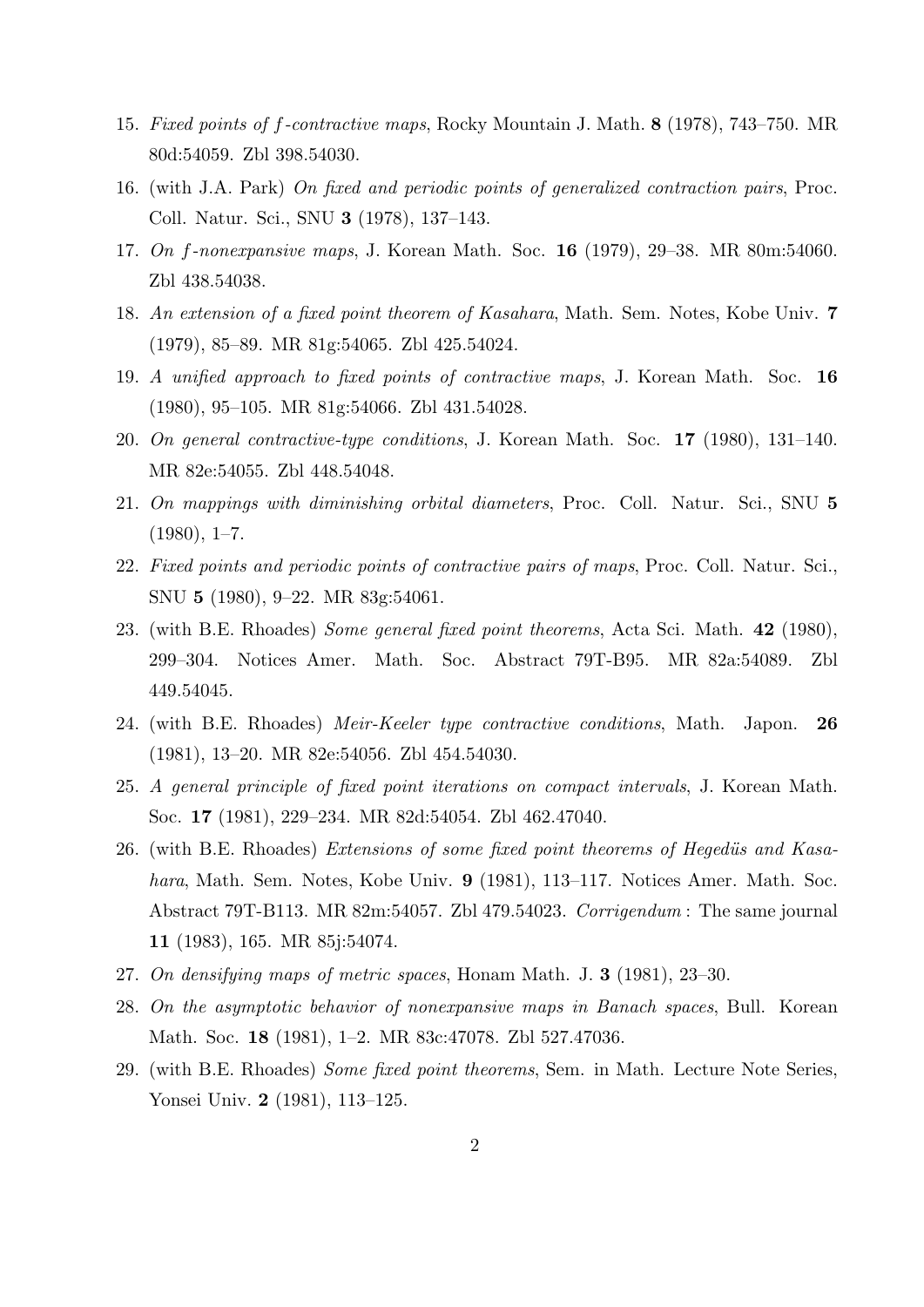- 30. (with S. Hong) *Fixed and periodic points of generalized contraction pairs*, Proc. Coll. Natur. Sci., SNU **6** (1981), 25–31. MR 85k:54053.
- 31. *Remarks on F.E. Browder's fixed point theorems of contractive type*, Proc. Coll. Natur. Sci., SNU **6** (1981), 47–51. MR 86a:54054.
- 32. (with J.S. Bae) *Extension of a fixed point theorem of Meir and Keeler*, Arkiv för Mat. **19** (1981), 223–228. MR 83e:54048. Zbl 483.47040.
- 33. *A coincidence theorem*, Bull. Acad. Polon. Sci. **29** (1981), 21–23. MR 83b:54061. Zbl 491.54039.
- 34. (with B.E. Rhoades) *Extensions of some fixed point theorems of Fisher and Janos*, Bull. Acad. Polon. Sci. **30** (1982), 167–169. MR 83j:54046. Zbl 503.54050.
- 35. (with J. Yoon) *Remarks on fixed point theorems on star-shaped sets*, J. Korean Math. Soc. **18** (1982), 135–140. MR 83k:54054. Zbl 485.54035.
- 36. *A note on a theorem by Maiti and Babu*, Math. Sem. Notes, Kobe Univ. **10** (1982), 743–745.
- 37. *On Kasahara's extension of the Caristi-Kirk fixed point theorem*, Math. Japon. **27** (1982), 509–512. MR 83m:54084. Zbl 483.54028.
- 38. *Remarks on subsequential limit points of a sequence of iterates*, J. Korean Math. Soc. **19** (1982), 19–22. MR 85h:54087. Zbl 497.54045.
- 39. (with J. Yoon) *On the Downing-Kirk generalization of Caristi's theorem*, Proc. Coll. Natur. Sci., SNU **7** (1982), 1–3.
- 40. *On extensions of the Caristi-Kirk fixed point theorem*, J. Korean Math. Soc. **19** (1983), 143–151. MR 85c:54083. Zbl 526.54032.
- 41. (with J.S. Bae) *Remarks on the Caristi-Kirk fixed point theorem*, Bull. Korean Math. Soc. **19** (1983), 57–60. MR 85c:54075. Zbl 519.54032.
- 42. (with B.G. Kang) *On Banach type fixed point theorems in generalized complete metric spaces*, Proc. Coll. Natur. Sci., SNU **8** (1983), 29–37.
- 43. (with W.K. Kim) *On the Frum-Ketkov type fixed point theorems*, Bull. Korean Math. Soc. **20** (1983), 5–8. MR 85k:47103. Zbl 545.47035.
- 44. (with S. Yie) *Dimensions of G-product spaces*, Proc. Coll. Natur. Sci., SNU **8** (1983), 13–16.
- 45. *A note on "Generalized iteration process" by T. Hu and G.-S.Yang*, Bull. Korean Math. Soc. **20** (1983), 69–70. MR 85j:26005. Zbl 597.47037.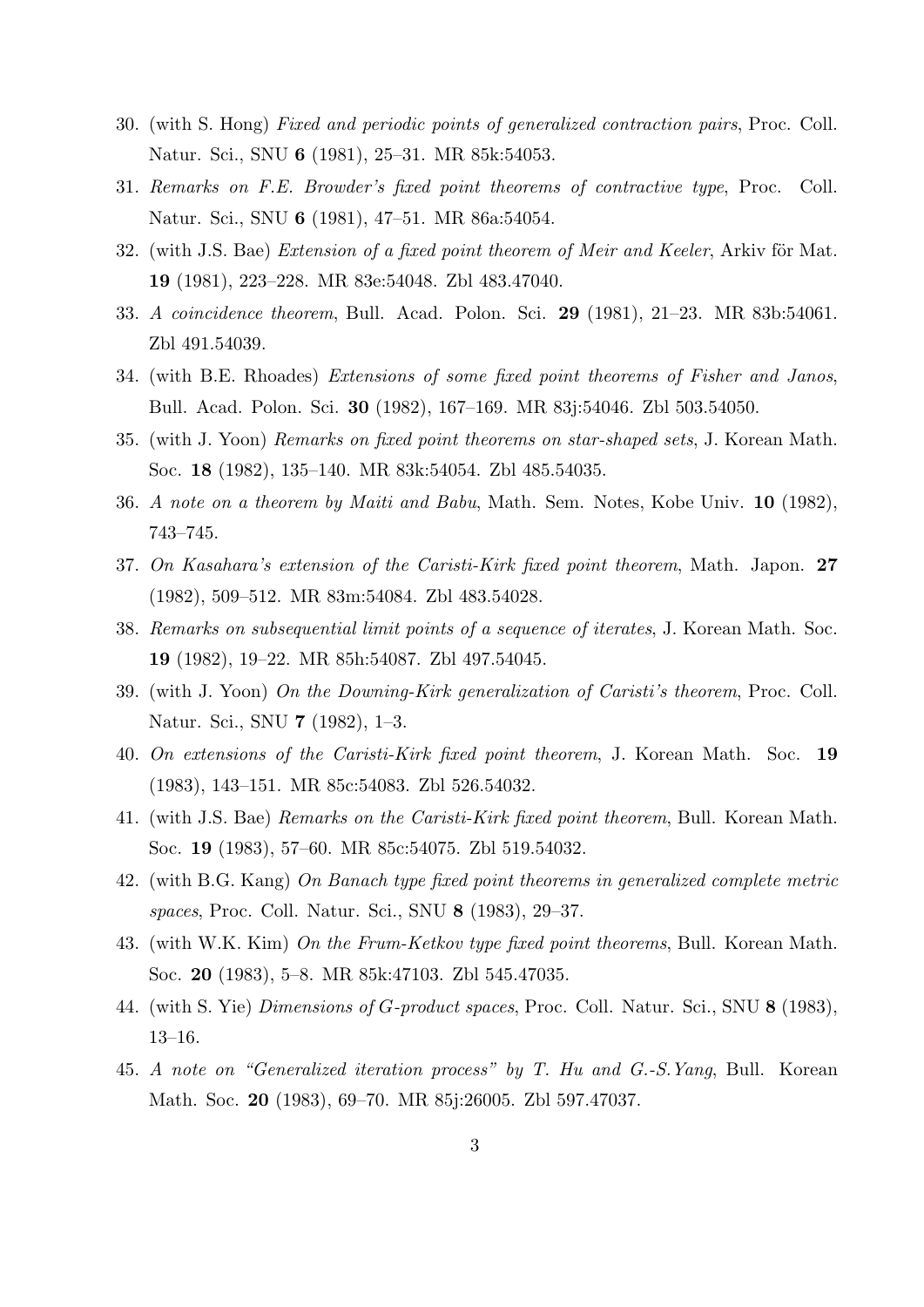- 46. (with K.P. Moon) *On generalized Meir-Keeler type contractive conditions*, J. Nat. Acad. Sci. Korea **22** (1983), 31–41.
- 47. (with W.K. Kim) *Extensions of the weak contractions of Dugundji and Granas*, J. Korean Math. Soc. **21** (1984), 1–7. MR 85m:54052. Zbl 555.54027.
- 48. (with J.A. Park) *Surjectivity of ϕ-accretive operators*, Proc. Amer. Math. Soc. **90** (1984), 289–292. MR 85e:47090. Zbl 562.47042.
- 49. *Characterizations of metric completeness*, Colloq. Math. **49** (1984), 21–26. MR 86d:54042. Zbl 556.54021.
- 50. *Remarks on fixed point theorems of Downing and Kirk for set-valued mapping in metric and Banach spaces*, Bull. Korean Math. Soc. **21** (1984), 55–60. MR 86c:54045. Zbl 555.54028.
- 51. (with G.T. Jin) *Fixed points, inward maps, and star-shaped sets*, Ann. Math. Stat. **12** (1984), 45–53.
- 52. (with S. Yie) *Remarks on the Ekeland type fixed point theorem and directional contractions*, Math. Japon. **30** (1985), 435–439. MR 87h:54091. Zbl 582.47045.
- 53. (with J.A. Park) *Remarks on surjectivity of ϕ-accretive operators*, Bull. Korean Math. Soc. **22** (1985), 99–100. MR 87f:47086. Zbl 586.47053.
- 54. (with J.S. Bae) *On the Ray-Walker extension of the Caristi-Kirk fixed point theorem*, Nonlinear Analysis, TMA **9** (1985), 1135–1136. MR 87d:47072. Zbl 533.54029 (533.54030), 569.54042.
- 55. *On fixed points of set-valued directional contractions*, Internat. J. Math. & Math. Sci. **8** (1985), 663–667. MR 87h:54090. Zbl 586.54051.
- 56. *Some applications of Ekeland's variational principle to fixed point theory*, Approximation Theory and Applications (S.P. Singh, ed.), Pitman Res. Notes Math. **133** (1985), 159–172. MR 87j:41002, 88c:47116. Zbl 582.47046*<sup>∗</sup>* .
- 57. *Equivalent formulations of Ekeland's variational principle for approximate solutions of minimization problems and their applications*, Operator Equations and Fixed Point Theorems (S.P. Singh *et al*., eds.), MSRI-Korea Publ. **1** (1986), pp.55–68.
- 58. *Countable compactness, l.s.c. functions, and fixed points*, J. Korean Math. Soc. **23** (1986), 61–66. MR 88k:54075. Zbl 593.54044.
- 59. (with B.E. Rhoades) *Comments on characterizations for metric completeness*, Math. Japon. **31** (1986), 95–97. MR 87m:54125. Zbl 593.54047.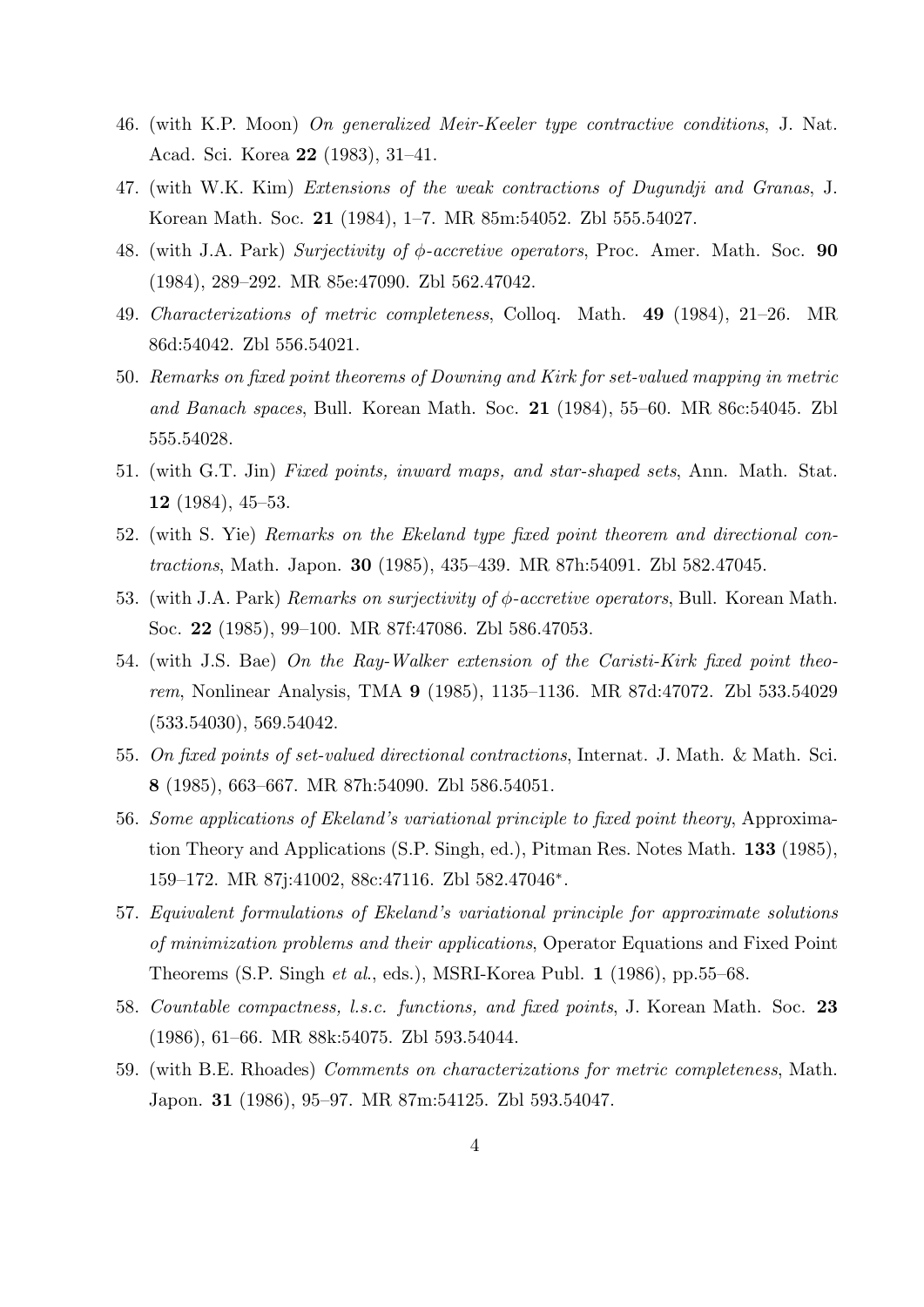- 60. (with J.A. Park) *Surjectivity of generalized ϕ-accretive operators*, Proc. Symp. Pure Math. Amer. Math. Soc. **45** (1986), Pt 2, 255–259. MR 87f:00018b, 88e:47098. Zbl 593.47050.
- 61. (with S. Yie) *On certain Lipschitzian involutions in Banach spaces*, J. Korean Math. Soc. **23** (1986), 217–222. MR 88m:47090. Zbl 621.47051.
- 62. (with S. Yie) *Fixed points of rotative Lipschitzian maps*, Bull. Korean Math. Soc. **23** (1986), 155–160. MR 88k:47075. Zbl 621.47052.
- 63. *Common fixed points of maps on topological vector spaces having sufficiently many linear functionals*, J. Korean Math. Soc. **24** (1987), 59–63. MR 88e:47101. Zbl 634.47054.
- 64. *On generalizations of Ky Fan's theorems on best approximations*, Numer. Funct. Anal. and Optimiz. **9** (1987), 619–628. MR 88h:41044. Zbl 642.41017.
- 65. *Equivalent formulations of Zorn's lemma and other maximum principles*, J. Korea Soc. Math. Educ. **25** (1987), 19–24.
- 66. *Partial orders and metric completeness*, Proc. Coll. Natur. Sci., SNU **12** (1987), 11–17.
- 67. (with W.K. Kim) *On generalized KKM-theorems*, J. Korean Math. Soc. **24** (1987), 199–206. MR 89a:47081. Zbl 813.47062.
- 68. (with J.A. Park) *Some approximations of solutions of the Lions-Stampacchia variational inequality*, Bull. Korean Math. Soc. **24** (1987), 127–129. MR 89d:47134. Zbl 693.47047.
- 69. *Some general theorems on common fixed points*, Kobe J. Math. **4** (1987), 141–145. MR 89e:54095. Zbl 646.54043.
- 70. (with B.E. Rhoades) *Comments on Istratescu's convex contraction maps and maps with convex diminishing diameters*, Jñānābha 17 (1987), 141–147. MR 89d:54038. Zbl 642.54043.
- 71. (with B.E. Rhoades) *Some fixed point theorems for expansion mappings*, Math. Japon. **33** (1988), 129–132. MR 89d:54039. Zbl 642.54041.
- 72. *Fixed point theorems on compact convex sets in topological vector spaces*, Contemp. Math. Amer. Math. Soc. **72** (1988), 183–191. MR 89c:00036, 89i:47111. Zbl 672.47046.
- 73. *Fixed point theorems for compact acyclic metric spaces*, Proc. Amer. Math. Soc. **103**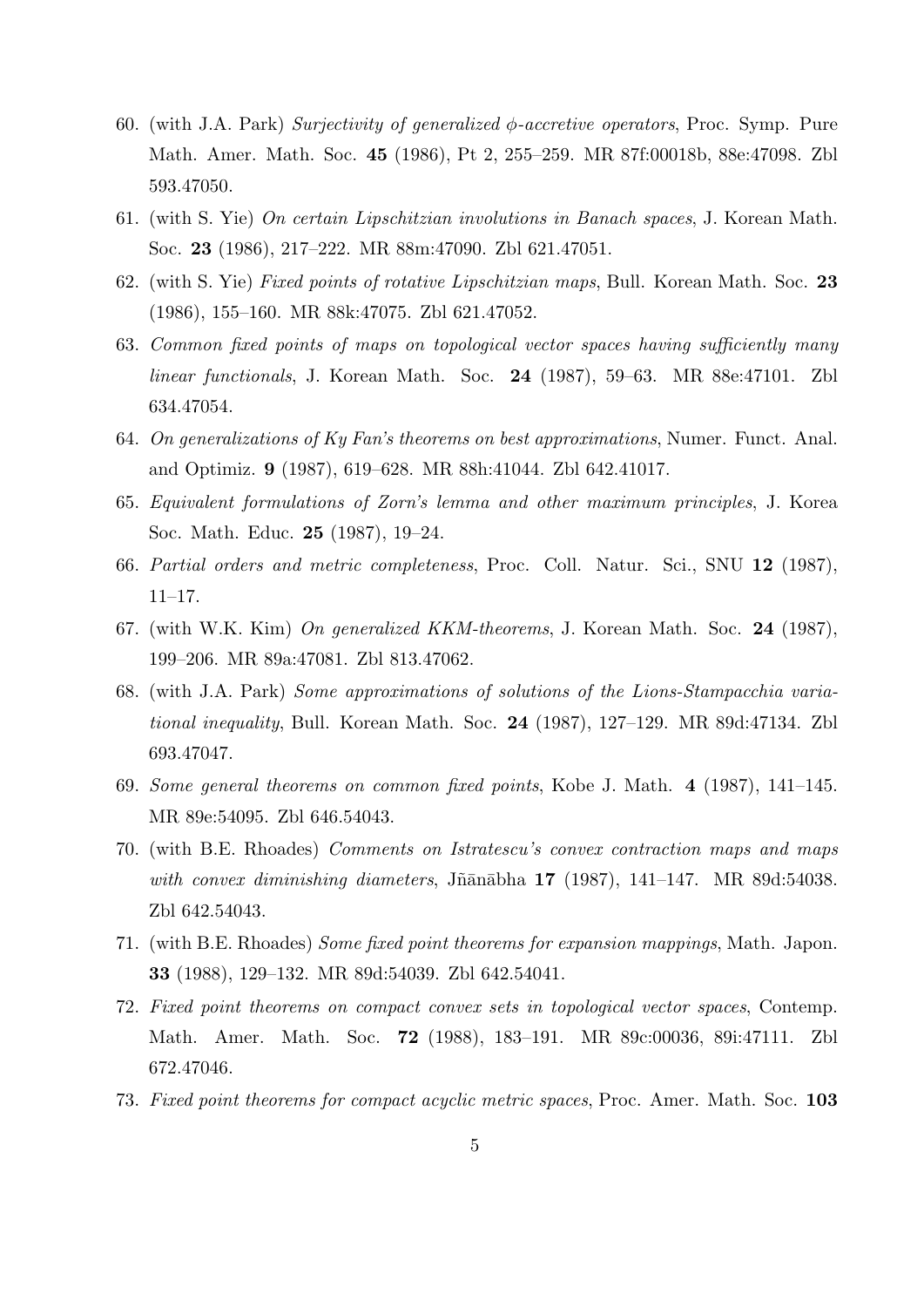(1988), 946–949. MR 89e:54096. Zbl 657.54030.

- 74. (with B.E. Rhoades) *An equivalent form of the Caristi-Kirk-Browder theorem*, Bull. Math. Soc. Sci. Math. Roumanie **32** (1988), 159–160. MR 89k:54109. Zbl 648.54034.
- 75. *Generalized Fan-Browder fixed point theorems and their applications*, Collec. of Papers Dedicated to J.G. Park, 1989, pp.51–77. MR 93d:00041, 93f:47074.
- 76. *Generalizations of Ky Fan's matching theorems and their applications*, J. Math. Anal. Appl. **141** (1989), 164–176. MR 91b:47130. Zbl 681.47028.
- 77. *On the Tychonoff-Fan type coincidence theorems*, Proc. Coll. Natur. Sci., SNU **14**  $(1989), 7-15.$
- 78. (with I. Kim) *Nonlinear variational inequalities and fixed point theorems*, Bull. Korean Math. Soc. **26** (1989), 139–149. MR 91a:47081. Zbl 701.49018.
- 79. *Fixed point theorems on compact convex sets in topological vector spaces, II*, J. Korean Math. Soc. **26** (1989), 175–179. MR 90k:47117. Zbl 722.47051.
- 80. *Generalized Brouwer-Kakutani type fixed point theorems*, Proc. Summer Symp., Conf. of Korean Scientists, 1989, pp.6–10.
- 81. (with B.G. Kang) *On generalized ordering principles in nonlinear analysis*, Nonlinear Analysis, TMA **14** (1990), 159–165. MR 90m:54093. Zbl 712.54022.
- 82. *Convex spaces and KKM families of subsets*, Bull. Korean Math. Soc. **27** (1990), 11–14. MR 91h:54065. Zbl 746.47036.
- 83. (with S.K. Kim) *On generalized extremal principles*, Bull. Korean Math. Soc. **27** (1990), 49–52. MR 91e:49016. Zbl 716.49007.
- 84. (with B.E. Rhoades and K.B. Moon) *On generalizations of the Meir-Keeler type contraction maps*, J. Math. Anal. Appl. **146** (1990), 482–494. MR 91b:54086. Zbl 711.54028.
- 85. *Generalized matching theorems for closed coverings of convex sets*, Numer. Funct. Anal. and Optimiz. **11** (1990), 101–110. MR 91h:52001. Zbl 706.52001.
- 86. *Fixed points of condensing inward multifunctions*, J. Korean Math. Soc. **27** (1990), 185–192. MR 92c:47071. Zbl 724.47035.
- 87. *Necessary and sufficient conditions for the existence of solutions to operator equations*, Bull. Korean Math. Soc. **27** (1990), 151–155. MR 92b:47095. Zbl 722.47055.
- 88. *Fixed point and coincidence theorems for u.h.c. multifunctions on convex sets*, Proc. Coll. Natur. Sci., SNU **15** (1990), 1–15.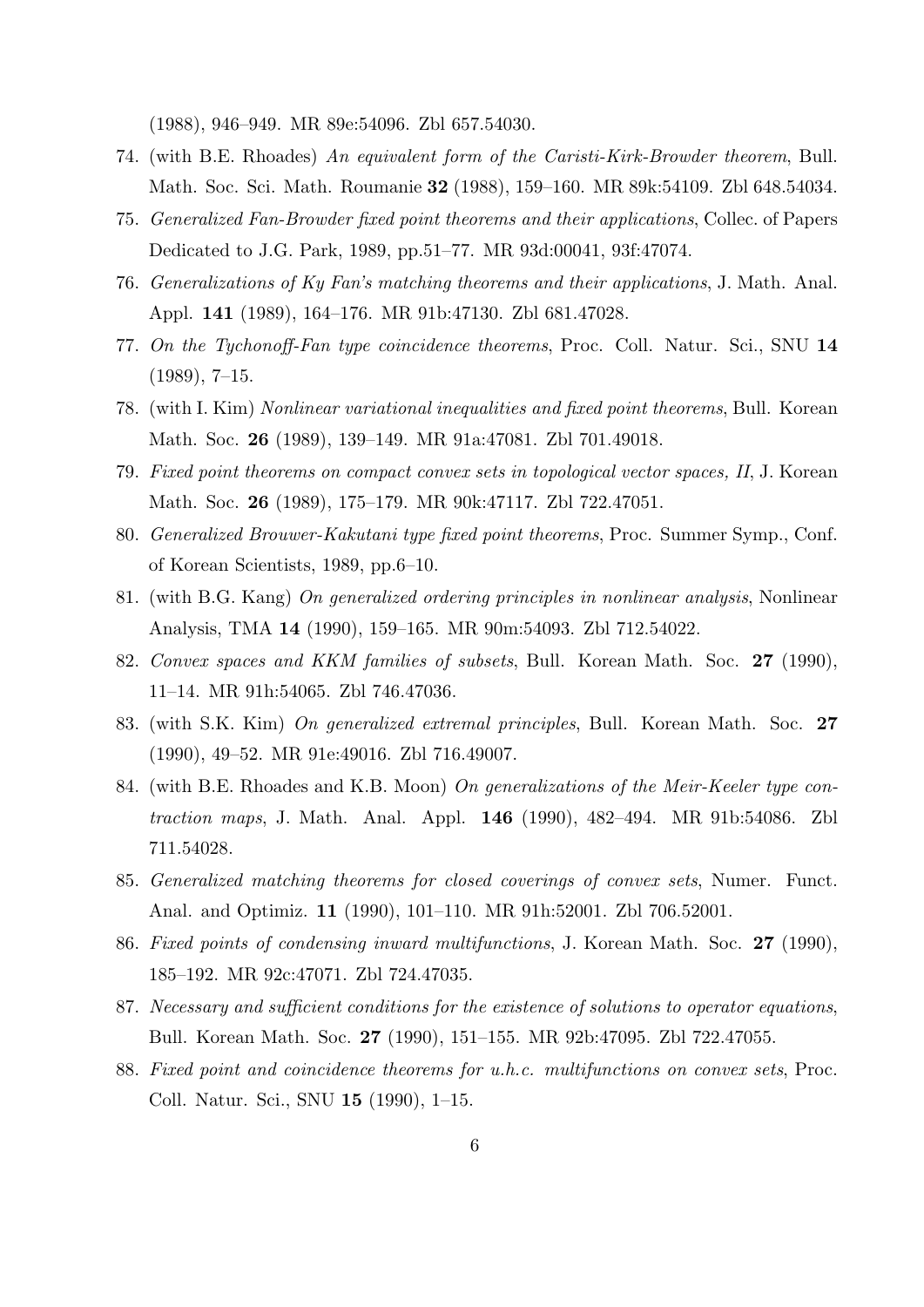- 89. *Variational inequalities and extremal principles*, J. Korean Math. Soc. **28** (1991), 45–56. MR 92h:47094. Zbl 743.49004.
- 90. *A generalization of the Brouwer fixed point theorem*, Bull. Korean Math. Soc. **28** (1991), 33–37. MR 92i:47069. Zbl 734.47033.
- 91. *Best approximations, inward sets, and fixed points*, Progress in Approximation Theory (P. Nevai and A. Pinkus, eds.), Academic Press, 1991, pp.711–719. MR 92b:41002, 93c:41055.
- 92. *Remarks on some variational inequalities*, Bull. Korean Math. Soc. **28** (1991), 163– 174. MR 93b:49011. Zbl 753.47035.
- 93. *Generalizations of Ky Fan's matching theorems and their applications, II*, J. Korean Math. Soc. **28** (1991), 275–283. MR 93e:47078. Zbl 813.47063.
- 94. (with J.S. Bae) *Existence of maximizable quasiconcave functions on convex spaces*, J. Korean Math. Soc. **28** (1991), 285–292. MR 92k:47114. Zbl 756.47050.
- 95. *Fixed point theory of multifunctions in topological vector spaces*, J. Korean Math. Soc. **29** (1992), 191–208. MR93e:47079. Zbl 758.47048.
- 96. *Cyclic coincidence theorems for acyclic multifunctions on convex spaces*, J. Korean Math. Soc. **29** (1992), 333–339. MR 93j:47088. Zbl 776.47038.
- 97. *Some coincidence theorems on acyclic multifunctions and applications to KKM theory*, Fixed Point Theory and Applications (K.-K. Tan, ed.), World Scientific Publ., River Edge, NJ, 1992, pp.248–277. MR 93e:47002, 93j:47087.
- 98. *Some coincidence theorems on acyclic multifunctions and applications to KKM theory, II*, Lecture Note Ser. **3**, GARC-SNU, 1992, pp.103–120.
- 99. *On the KKM type theorems on spaces having certain contractible subsets*, Kyungpook Math. J. **32** (1992), 607–628. Amer. Math. Soc. Abstract 93T-47-15.
- 100. *On minimax inequalities on spaces having certain contractible subsets*, Bull. Austral. Math. Soc. **47** (1993), 25–40. Amer. Math. Soc. Abstract 93T-47-45. MR 94a:49055. Zbl 807.49005.
- 101. *The Brouwer and Schauder fixed point theorems for spaces having certain contractible subsets*, Bull. Korean Math. Soc. **30** (1993), 83–89. MR 94c:54081. Zbl 826.54032.
- 102. (with J.S. Bae) *On zeros and fixed points of multifunctions with non-compact convex domains*, Comment. Math. Univ. Carolinae **34** (1993), 257–264. Amer. Math. Soc. Abstract 92T-47-191. MR 94h:47115. Zbl 834.47050.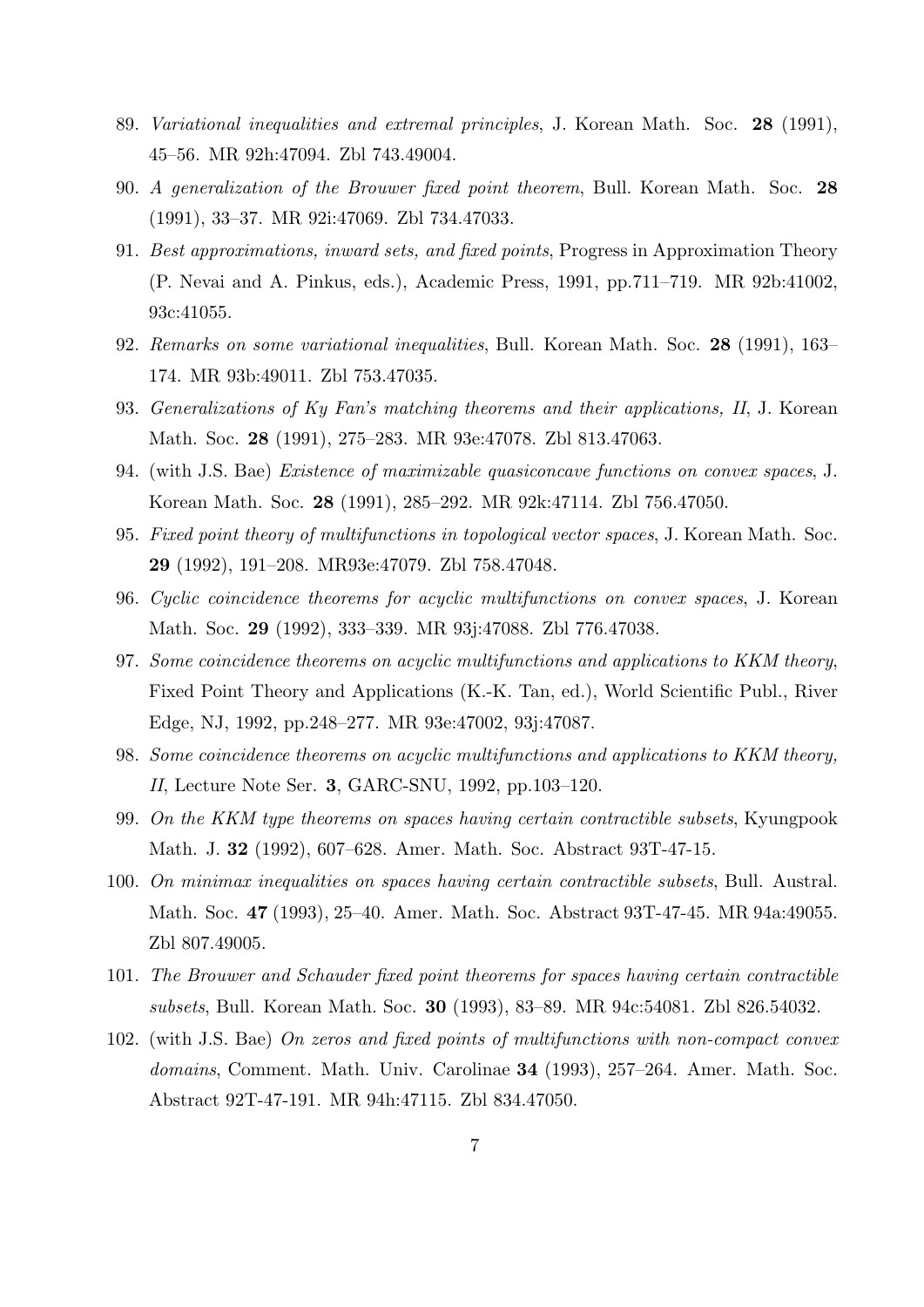- 103. *Fixed point theory of multifunctions in topological vector spaces, II*, J. Korean Math. Soc. **30** (1993), 413-431. MR 94g:47074. Zbl 797.47029.
- 104. *Coincidences of composites of admissible u.s.c. maps and applications*, Math. Rep. Acad. Sci. Canada **15** (1993), 125–130. MR 94f:47071. Zbl 810.47054.
- 105. (with B.G. Kang) *Generalizations of the Ekeland type variational principles*, Chinese J. Math. **21** (1993), 313–325. MR 95a:49028. Zbl 799.47036.
- 106. (with H. Kim) *Admissible classes of multifunctions on generalized convex spaces*, Proc. Coll. Natur. Sci., SNU **18** (1993), 1-21.
- 107. *Applications of maximizable linear functionals on convex sets*, Proc. Coll. Natur. Sci., SNU **18** (1993), 23–33.
- 108. (with G. Jungck, B. Rhoades, and K.P. Moon) *On generalizations of the Meir-Keeler type contraction maps : Corrections*, J. Math. Anal. Appl. **180** (1993), 221–222. Zbl 790.54055.
- 109. *A unified approach to generalizations of the KKM type theorems related to acyclic maps*, Numer. Funct. Anal. Optimiz. **15** (1994), 105–119. MR 95a:47063. Zbl 813.47064.
- 110. (with J.S. Bae and H.K. Kang) *Geometric properties, minimax inequalities, and fixed point theorems on convex spaces*, Proc. Amer. Math. Soc. **121** (1994), 429-440. Amer. Math. Soc. Abstract 877-47-39. MR 94i:47093. Zbl 806.47054.
- 111. *Remarks on generalizations of best approximation theorems*, Honam Math. J. **16** (1994), 27–39. MR 95i:41051.
- 112. *Foundations of the KKM theory via coincidences of composites of admissible u.s.c. maps*, J. Korean Math. Soc. **31** (1994), 493-516. MR 95i:47104. Zbl 829.49002.
- 113. (with S.P. Singh and B. Watson) *Some fixed point theorems for composites of acyclic maps*, Proc. Amer. Math. Soc. **121** (1994), 1151–1158. MR 94j:47089. Zbl 806.47053.
- 114. (with S.P. Singh and B. Watson) *Remarks on best approximation theorems*, Indian J. pure appl. Math. **25** (1994), 459–462. MR 95c:47070. Zbl 807.47043.
- 115. *On the Gulevich problems on nonexpansive maps in uniformly convex spaces*, Proc. 3rd GARC Symp. Pure Appl. Math., Pt.1, RIM-GARC-SNU, 1994, pp.193–202.
- 116. *On multimaps of the Leray-Schauder type*, Proc. Inter. Conf. Pure Appl. Math. (K.S. Chang and K.C. Chang, eds.), Chinese Math. Soc. and Korean Math. Soc.,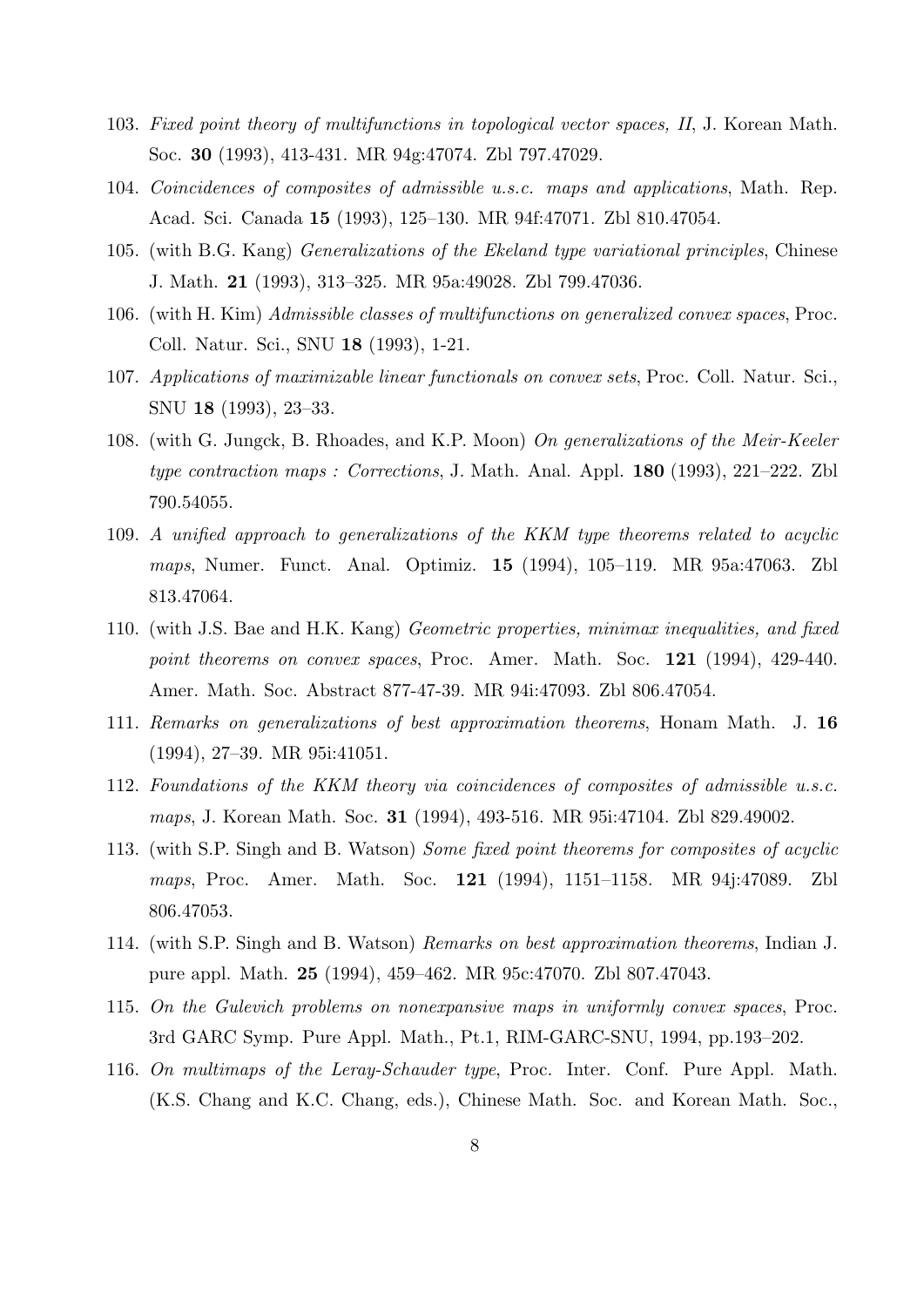1994, pp.223–231.

- 117. *Some existence theorems for two variable functions on topological vector spaces*, Kangweon-Kyungki Math. J. **3** (1995), 11–16.
- 118. *Acyclic maps, minimax inequalities, and fixed points*, Nonlinear Analysis, TMA **24** (1995), 1549–1554. Amer. Math. Soc. Abstract 92T-47-162. MR 96h:47065. Zbl 858.47033.
- 119. *Fixed points of acyclic maps on topological vector spaces*, Proc. 1st World Congress of Nonlinear Analysts, '92 (V. Lakshimikantham, ed.), Walter de Gruyter, Berlin-New York, 1996, pp.2171–2177. MR 97a:00029. Zbl 863.47042.
- 120. (with K.S. Jeong) *Generalizations of the Prolla type best approximations in normed vector spaces*, Proc. 2nd GARC Symp. Pure Appl. Math., Pt.II, RIM-GARC-SNU, 1993, pp.13–25.
- 121. *Best approximation theorems for composites of upper semicontinuous maps*, Bull. Austral. Math. Soc. **51** (1995), 263–272. MR 96g:41035. Zbl 822.47049.
- 122. *Generalized Leray-Schauder principles for compact admissible multifunctions*, Topol. Methods Nonlinear Anal. **5** (1995), 271–277. MR 97a:47100. Zbl 862.47035.
- 123. (with H. Kim) *Coincidences of composites of u.s.c. maps on H-spaces and applications*, J. Korean Math. Soc. **32** (1995), 251–264. Amer. Math. Soc. Abstract 97T-47-99. MR 96d:54045. Zbl 868.54015.
- 124. *Coincidence points and maximal elements of multifunctions on convex spaces*, Comment. Math. Univ. Carolinae **36** (1995), 57–67. MR 96f:47116. Zbl 829.47050.
- 125. *Eighty years of the Brouwer fixed point theorem*, Antipodal Points and Fixed Points (by J. Jaworowski, W.A. Kirk, and S. Park), Lect. Notes Ser. **28**, RIM-GARC, Seoul Nat. U., 1995, pp.55–97. MR 96j:55004, 97a:47099. Zbl 842.54040.
- 126. *Remarks on set-valued generalizations of best approximation theorems*, Kyungpook Math. J. **35** (1996), 771–782. MR 2000b:47110.
- 127. *Remarks on fixed points of generalized upper hemicontinuous maps*, Proceedings in honor of K.-H. Sohn, Cheonnam Nat. U., 1995, pp.15–24. Amer. Math. Soc. Abstract 95T-47-44.
- 128. *Extensions of best approximation and coincidence theorems*, Inter. J. Math. & Math. Sci. **20** (1997), 689–698. Amer. Math. Soc. Abstract 94T-47-163. MR 98h:41043. Zbl 903.41020.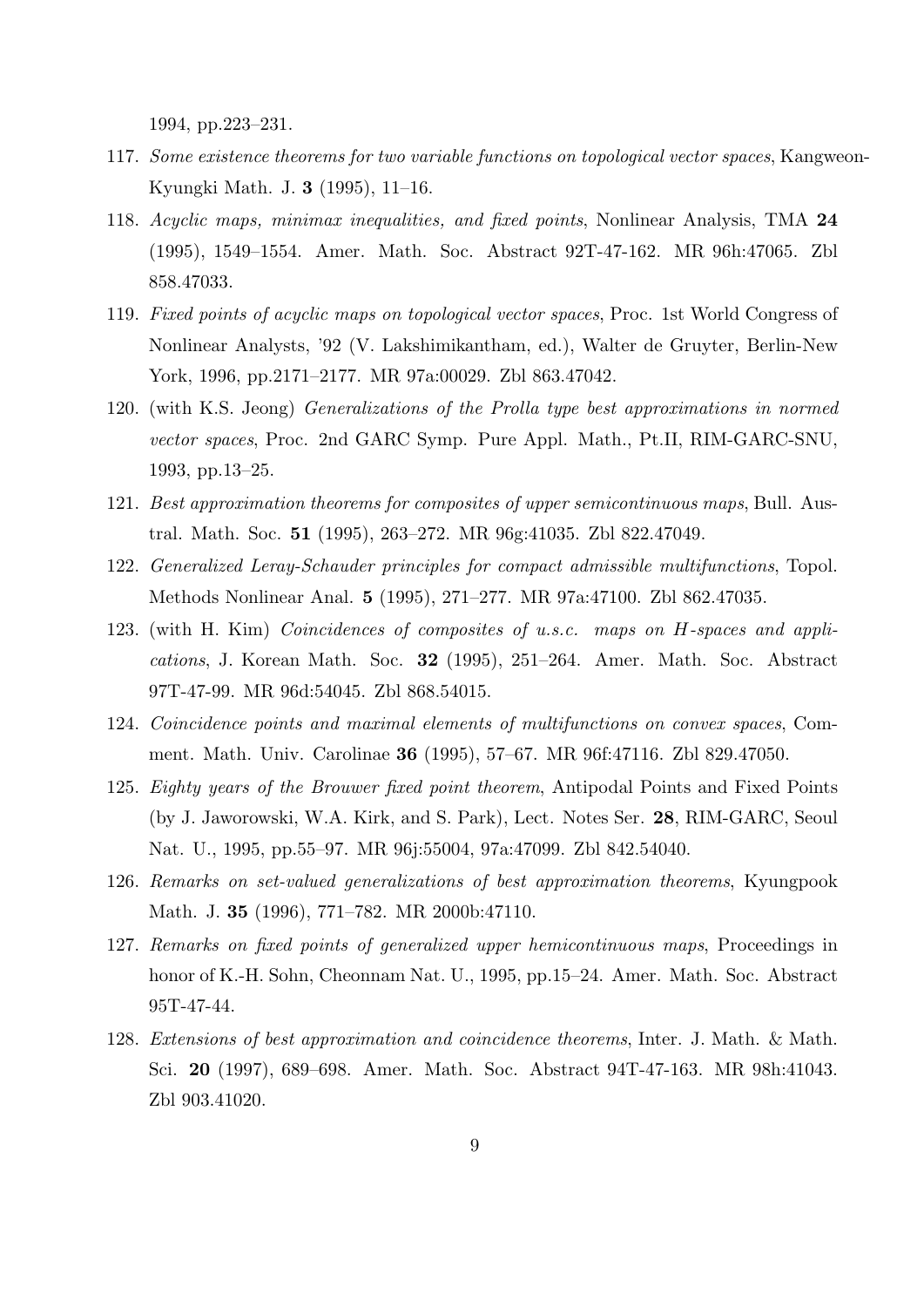- 129. (with H. Kim) *Coincidence theorems for admissible multifunctions on generalized convex spaces*, J. Math. Anal. Appl. **197** (1996), 173–187. MR 97b:47072. Zbl 851.54039.
- 130. (with H. Kim) *Foundations of the KKM theory on generalized convex spaces*, J. Math. Anal. Appl. **209** (1997), 551–571. MR 98j:47134. Zbl 873.54048. [Since 2000, this article has had (more than) 59 citations, which means that the number of citations this article received places it in the top 1% within mathematics according to *Essential Science IndicatorsSM*.]
- 131. *Fixed points of condensing maps on spheres satisfying the Leray-Schauder condition*, Indian J. Math. **36** (1994), 229–234. MR 97a:47098. Zbl 873.47036.
- 132. (with B.S. Lee and G.M. Lee) *A general vector-valued variational inequality and its fuzzy extension*, Inter. J. Math. & Math. Sci. **21** (1998), 637–642. MR 99g:47151. Zbl 919.47057.
- 133. *On a problem of Gulevich on nonexpansive maps in uniformly convex Banach spaces*, Comment. Math. Univ. Carolinae **37** (1996), 263–268. MR 97c:47066. Zbl 852.47029.
- 134. *Set-valued nonexpansive maps satisfying the Leray-Schauder condition*, Acta Math. Hungarica **70** (1996), 193–197. MR 97a:47101. Zbl 869.97032.
- 135. *Best approximations and fixed points of nonexpansive maps in Hilbert spaces*, Numer. Funct. Anal. and Optimiz. **18** (1997), 649–657. MR 98k:47104. Zbl 911.47050.
- 136. *Generalized Leray-Schauder principles for condensing admissible multifunctions*, Annali di Mat. pura appl. CLXXII (1997), 65–85. MR 99j:47094.
- 137. (with M.-P. Chen) *Comments on Tasković's extensions of the Brouwer theorem*, Bull. Korean Math. Soc. **34** (1997), 491–493. MR 98f:54037. Zbl 888.47040.
- 138. *Fixed points and openness of multimaps*, Indian J. Math. **40** (1998), 133–141. MR 2000e:47088. Zbl 941.47045.
- 139. *Generalized Birkhoff-Kellogg type theorems and applications*, Indian J. Math. **41** (1999), 67–77. MR 2000i:47108.
- 140. (with M.-P. Chen) *Best approximations and fixed points of multimaps whose domains and ranges have different topologies*, Commun. Appl. Nonlinear Anal. **6** (1999), 77–101. MR 2000i:54067.
- 141. (with M.-P. Chen) *Generalized quasi-variational inequalities*, Far East J. Math. Sci. **3** (1995), 185–190. MR 97b:47071.
- 142. (with S. Kum) *An application of Browder-type fixed point theorem to generalized vari-*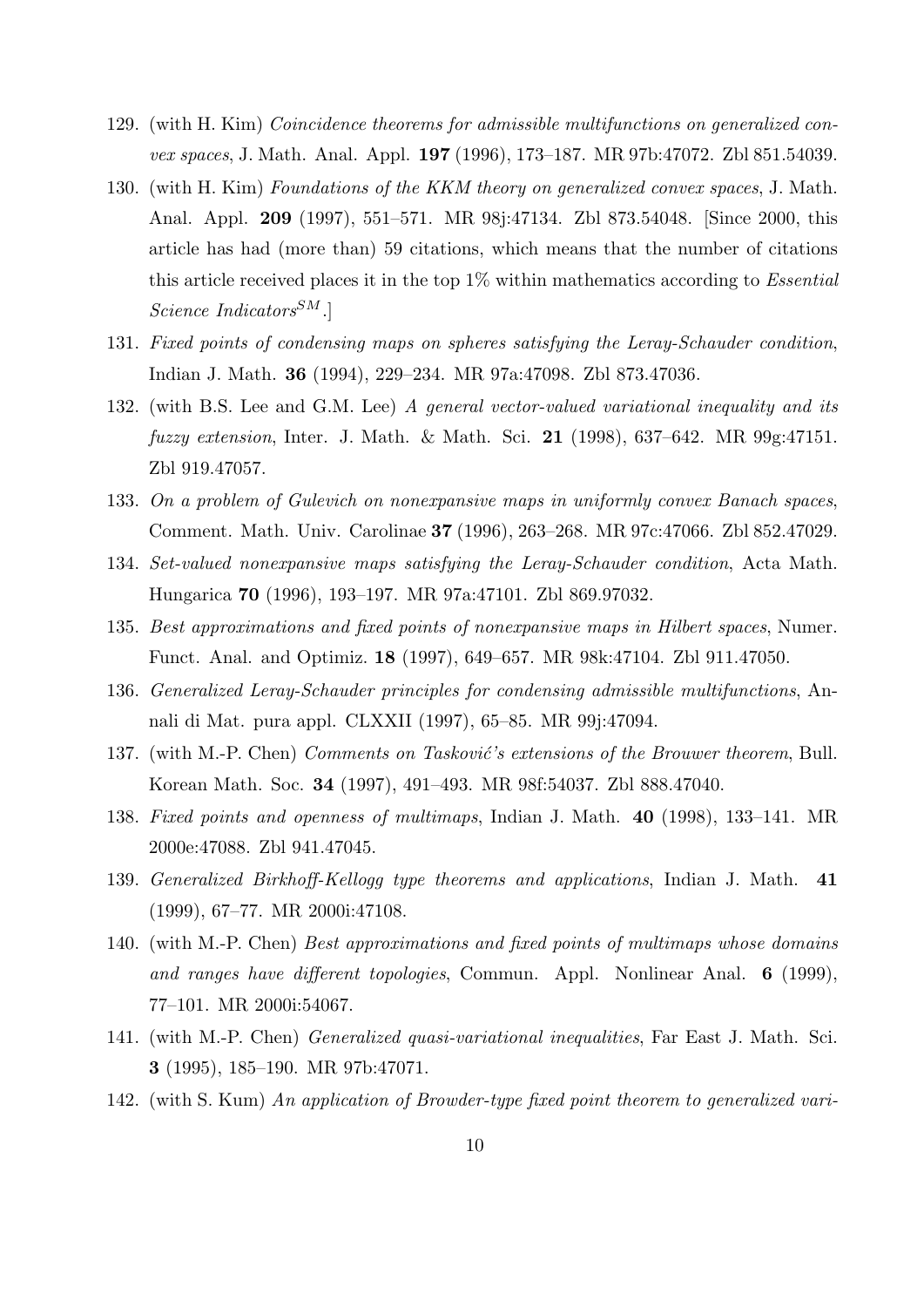*ational inequalities*, J. Math. Anal. Appl. **218** (1998), 519–526. MR 99a:47106. Zbl 912.49005.

- 143. (with M.-P. Chen) *A unified approach to generalized quasi-variational inequalities*, Comm. Appl. Nonlinear Anal. **4** (1997), 103–118. Amer. Math. Soc. Abstract 97T-47-108. MR 98c:49022. Zbl 878.49005.
- 144. (with M.-P. Chen) *Generalized variational inequalities of the Hartman-Stampacchia-Browder type*, J. Inequal. & Appl. **2** (1998), 71–87. Zbl 890.49004.
- 145. *Fixed points of approximable maps*, Proc. Amer. Math. Soc. **124** (1996), 3109–3114. MR 96m:47108. Zbl 860.47042.
- 146. (with K. S. Jeong) *A general coincidence theorem on contractible spaces*, Proc. Amer. Math. Soc. **124** (1996), 3203–3206. MR 96m:47109. Zbl 876.47038.
- 147. (with B. G. Kang) *Generalized variational inequalities and fixed point theorems*, Nonlinear Analysis, TMA **31** (1998), 207–216. MR 98k:47130. Zbl 912.49006.
- 148. *Generalized equilibrium problems and generalized complementarity problems*, J. Optim. Th. Appl. **95** (1997), 409–417. MR 98m:90163. Zbl 892.90173.
- 149. (with J.A. Park) *The Idzik type quasi-variational inequalities and noncompact optimization problems*, Colloq. Math. **71** (1996), 287–295. MR 97i:49015. Zbl 951.47054.
- 150. *A generalized minimax inequality related to admissible multimaps and its applications*, J. Korean Math. Soc. **34** (1997), 719–730. MR 98j:47133. Zbl 904.49004.
- 151. (with M.-P. Chen) *A unified approach to variational inequalities on compact convex sets*, Nonlinear Anal. **33** (1998), 637–644. MR 2000d:49013.
- 152. *Acyclic versions of the von Neumann and Nash equilibrium theorems*, J. Comp. Appl. Math. **113** (2000), 83–91. Abstract: Progress of Math. **32** (1998), 4–5. MR 2000k:55005. Zbl 947.47039.
- 153. *Applications of the Idzik fixed point theorem*, Nonlinear Funct. Anal. Appl. **1** (1996), 21–56. *Corrections*, ibid. **2** (1997), 203–204.
- 154. *Some applications of the KKM theory and fixed point theory for admissible multifunctions*, Topology – Proceedings in honor of Jehpill Kim, RIM-GARC, Seoul Nat. U., 1995, pp.207–221.
- 155. *Remarks on admissible multifunctions and the Leray-Schauder principles*, Nonlinear Anal. Forum **1** (1995), 1–12. MR 99f:47072.
- 156. (with H. Kim) *Coincidence theorems in a product of generalized convex spaces and*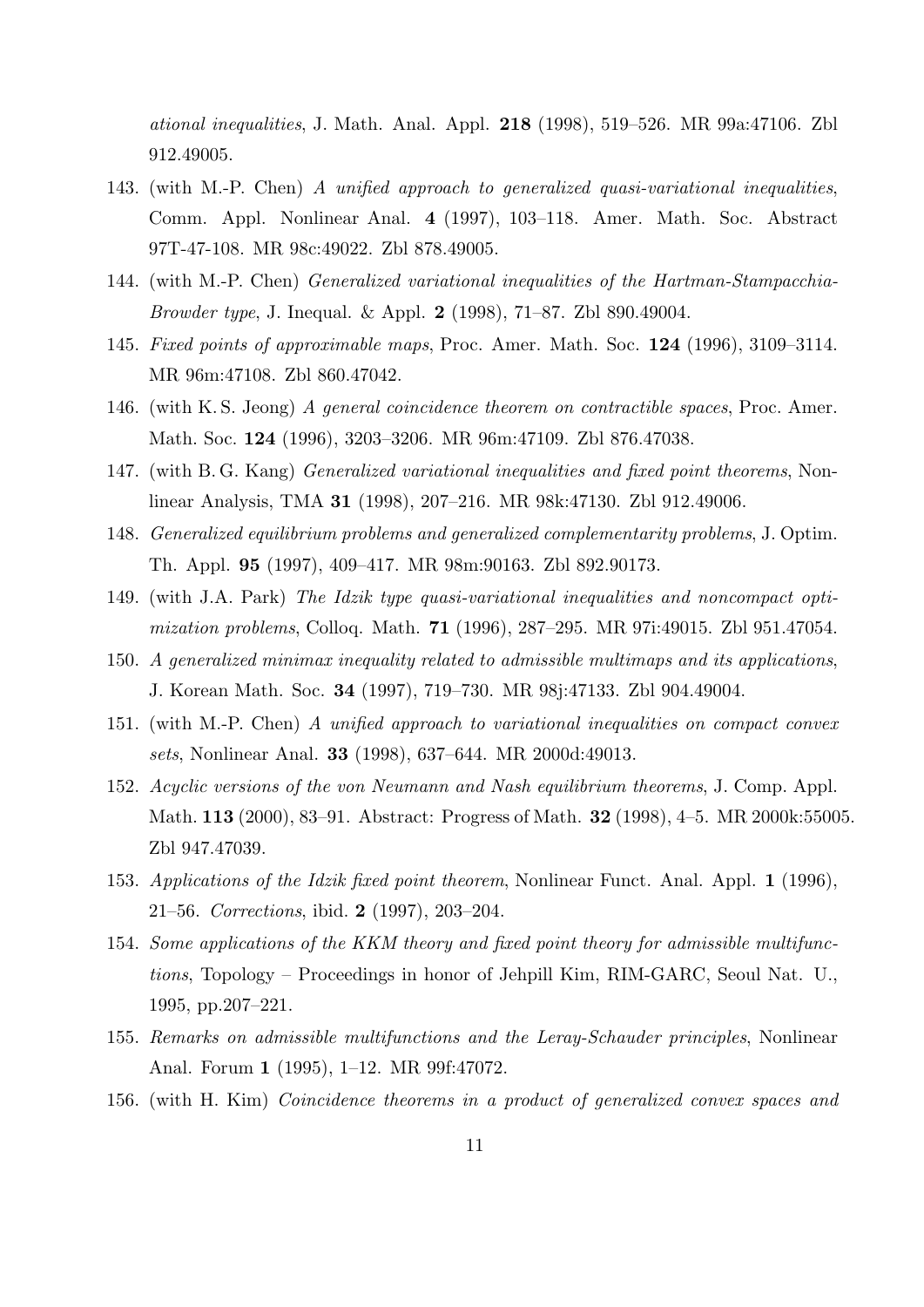*applications to equilibria*, J. Korean Math. Soc. **36** (1999), 813–828. MR 2000g:54079.

- 157. (with H. Kim) *Generalizations of the KKM type theorems on generalized convex spaces*, Indian J. pure appl. Math. **29** (1998), 121–132. MR 99b:54028. Zbl 911.47053.
- 158. *Coincidence theorems for the better admissible multimaps and their applications*, Nonlinear Anal., TMA **30** (7) (1997), 4183–4191. MR 99b:47079. Zbl 922.47052.
- 159. (with T.-C. Lin) *Approximation and fixed point theorems for condensing composites of multifunctions*, J. Math. Anal. Appl. **223** (1998), 1–8. Amer. Math. Soc. Abstract 918–47–935. MR 99c:47086. Zbl 916.47045.
- 160. (with H. Kim) *Generalized KKM maps on generalized convex spaces*, Nonlinear Anal. Forum **5** (2000), 15–34. MR 2001i:54049. Zbl 980.54030.
- 161. *Fixed points, intersection theorems, variational inequalities, and equilibrium theorems*, Inter. J. Math. Math. Sci. **24** (2000), 73–93. MR 2001d:47092. Zbl 965.47046.
- 162. (with K.S. Jeong) *The Leray-Schauder principles for condensing approximable and other multimaps*, Nonlinear Anal. Forum **4** (1999), 157–173. MR 2001c:47058.
- 163. *Fixed points and quasi-equilibrium problems*, Math. Comp. Modelling, **32** (2000), 1297–1304. MR 2001f:47001, 2001j:47069. Zbl 983.47038. **34** [corrected version] (2001), 947–954. Amer. Math. Soc. Abstract 97T-47-107. MR 2002h:47075.
- 164. *Five episodes related to the Fan-Browder fixed point theorem*, Nonlinear Anal. Forum **2** (1996), 11–24. MR 99h:54064.
- 165. *Five episodes related to generalized convex spaces*, Nonlinear Funct. Anal. Appl. **2** (1997), 49–61.
- 166. *Fixed point theorems for new classes of multimaps*, Acta Math. Hungarica **81** (1998), 155–161. MR 99g:47135.
- 167. (with M.-P. Chen) *On the Browder type best approximation theorems*, Indian J. Math. **39** (1997), 91–97. MR 98h:47073. Zbl 915.47039.
- 168. (with A. Idzik) *Leray-Schauder type theorems and equilibrium existence theorems*, Differential Inclusions and Optimal Control, Lect. Notes in Nonlinear Anal. **2** (1998), 191–197.
- 169. *Remarks on a social equilibrium existence theorem of G. Debreu*, Appl. Math. Lett. **11** (5) (1998), 51–54. MR 99m:90018.
- 170. *A unified fixed point theory of multimaps on topological vector spaces*, J. Korean Math. Soc. **35** (1998), 803–829. MR 2000a:47121. Zbl 923.47034. *Corrections*, ibid. **36**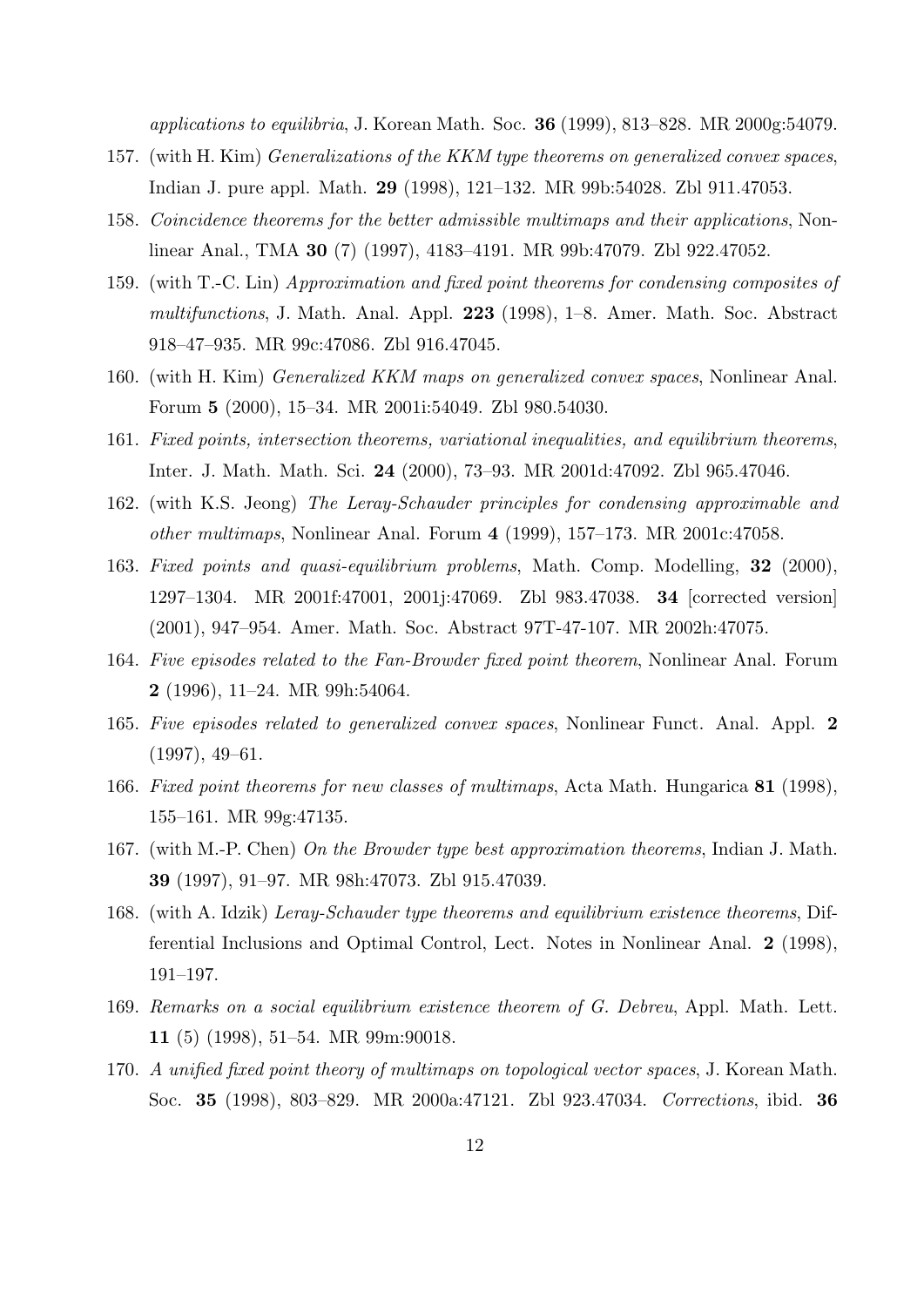(1999), 829–832. MR1722166.

- 171. *Fixed point theorems in hyperconvex metric spaces*, Nonlinear Anal. **37** (1999), 467– 472. MR 2000b:47126. Zbl 930.47023.
- 172. *The Schauder type and other fixed point theorems in hyperconvex spaces*, Nonlinear Anal. Forum **3** (1998), 1–12. MR 99e:54036.
- 173. *Fixed points of star-shaped sets*, Nonlinear Anal. Forum **6** (2001), 275–279. MR 2002m:47074.
- 174. *Remarks on fixed point theorems of Ricceri*, Proc.'97 Workshop on Math. Anal. & Appl., Pusan Nat. Univ., 1997, pp.1–9.
- 175. (with L.-J. Lin) *On some generalized quasi-equilibrium problems*, J. Math. Anal. Appl. **224** (1998), 167–181. MR 99f:90182. Zbl 924.49008.
- 176. (with J.-J. Lee) *Best approximations of 1-set-contractions in Banach spaces*, Comm. Appl. Nonlinear Anal. **5** (1998), 87–100. MR 99g:47133.
- 177. *Extensions of monotone sets*, Set Valued Mappings with Applications in Nonlinear Analysis (R.P. Agarwal and D. O'Regan, eds.), 403–409, Ser. Math. Anal. Appl. **4**, Taylor and Francis, London, 2002. MR1938858 (2004g:47070).
- 178. *Minimax theorems in convex spaces*, Novi Sad J. Math. **28** (1998), 1–8. MR 2001f:49013.
- 179. *Fixed points in homeomorphically convex sets*, Ann. Univ. Mariae Curie-Sklodowska **51** (1997), 213–218. MR 99k:47148.
- 180. *Fixed points of the better admissible multimaps*, Math. Sci. Res. Hot-Line **1** (9) (1997), 1–6. Zbl 915.47042.
- 181. *Collectively fixed points and equilibrium points of abstract economies*, Math. Sci. Res. Hot-Line **1** (11) (1997), 9–13. MR 98j:47135.
- 182. *Another generalizations of the Ekeland type variational principle*, Math. Sci. Res. Hot-Line **1** (10), (1997), 1–6.
- 183. (with B. Sims) *Remarks on fixed point theorems on hyperconvex spaces*, Nonlinear Funct. Anal. Appl. **5** (2000), 51–64. MR 2001m:47110. Zbl 968.47021.
- 184. *On generalizations of the Ekeland type variational principles*, Nonlinear Anal. **39** (2000), 881–889. MR 2000m:49010.
- 185. *Continuous selection theorems in generalized convex spaces*, Numer. Funct. Anal. Optim. **25** (1999), 567–583. MR 2000e:54014. Zbl 931.54017.
- 186. *Generalized Kirszbraun–Minty type inequalities*, in: Y.J. Cho et al. (eds.), Fixed Point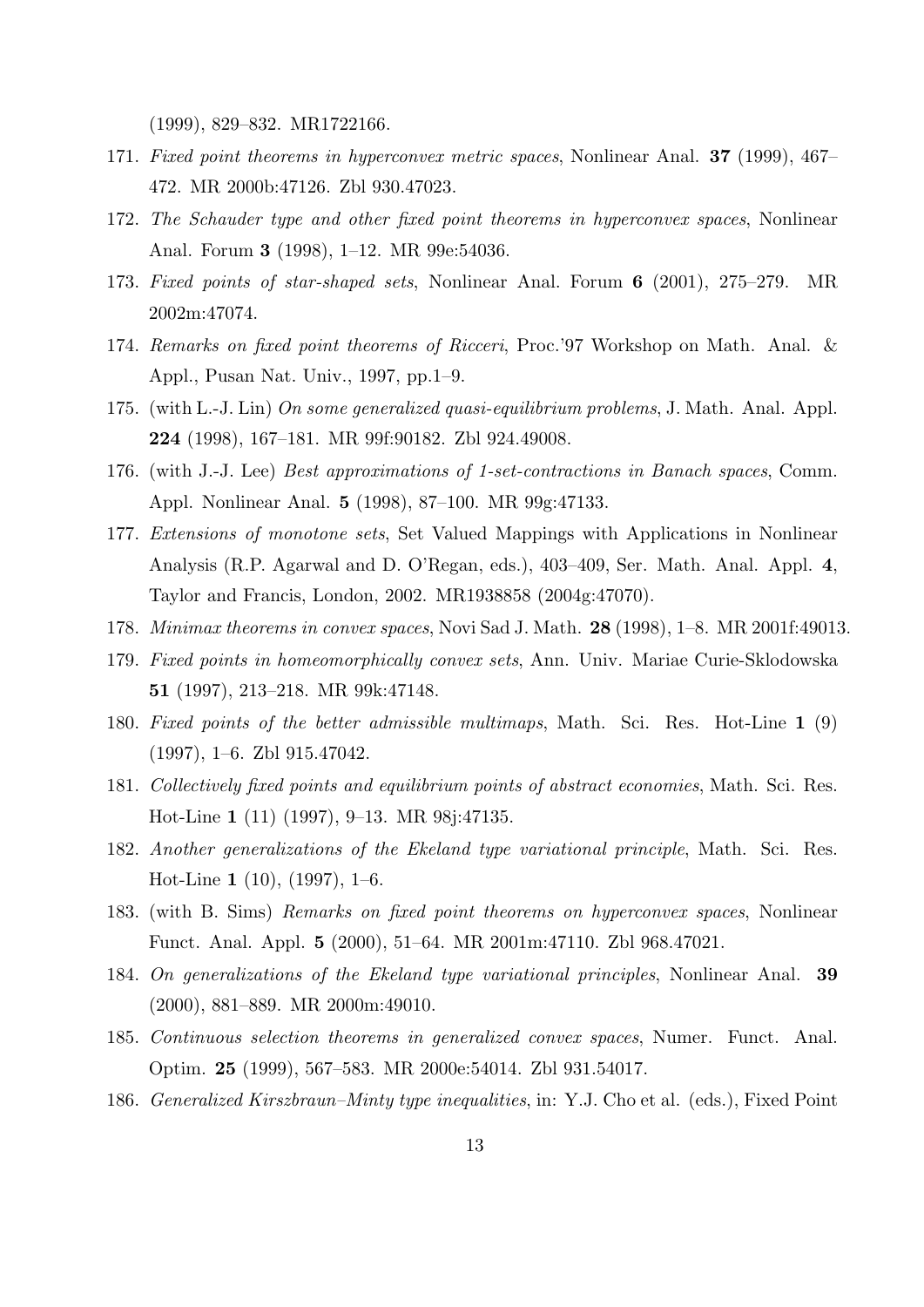Theory and Applications **3**, 197-203. Nova Sci. Publ., Huntington, New York, 2002. MR2083504 (2005d:49017).

- 187. *Remarks on a fixed point problem of Ben-El-Mechaiekh*, Nonlinear Analysis and Convex Analysis (Proc. NACA'98, Niigata, Japan, July 28–31, 1998), 79–86, World Sci., Singapore, 1999. Zbl 967.47046.
- 188. *New topological versions of the Fan-Browder fixed point theorem*, Nonlinear Anal. **47** (2001), 595–606. MR1970678 (2004b:47105).
- 189. *Another five episodes related to generalized convex spaces*, Nonlinear Funct. Anal. Appl. **3** (1998), 1–12.
- 190. (with L.-J. Lin and Z.-T. Yu) *Remarks on fixed points, maximal elements, and equilibria of generalized games*, J. Math. Anal. Appl. **233** (1999), 581–596. MR 2000b: 47123. Zbl 949.91004.
- 191. (in Korean) *Recent unification in the analytical fixed point theory*, Newsletter Korean Math. Soc. **65** (1999), 2–10.
- 192. *Remarks on fixed points of lower semicontinuous maps*, Math. Sci. Res. Hot-Line **2** (3) (1998), 21–26. MR 99a:47085.
- 193. *Fixed points of multimaps on ordered spaces*, Math. Sci. Res. Hot-Line **2** (9) (1998), 9–14.
- 194. *Remarks on the nonconvex minimization theorems of Pathak et al.*, Nonlinear Funct. Anal. Appl. **4** (1999), 55–57.
- 195. *Fixed points of σ-selectionable multimaps*, Math. Sci. Res. Hot-Line **2** (5) (1998), 23–28. MR 99b:47087.
- 196. *Fixed points of better admissible multimaps on generalized convex spaces*, J. Korean Math. Soc. **37** (2000), 885–899. MR 2001f:00023, 2001i:54050. Zbl 967.47039.
- 197. *New subclasses of generalized convex spaces*, Fixed Point Theory and Applications (Y.J. Cho, ed.), 91–98, Nova Sci. Publ., New York, 2000. MR 2001a:00028, 2001e:47091.
- 198. *Remarks on some coincidence theorems*, Math. Sci. Res. Hot-Line **2** (10) (1998), 13–17. MR 99m:47067.
- 199. *Remarks on fixed point theorems for generalized convex spaces*, Fixed Point Theory and Applications (Y.J. Cho, ed.), 135–144, Nova Sci. Publ., New York, 2000. MR 2001a:00028, 2001b:47098.
- 200. (with L.-J. Lin and C.-J. Ko) *Coincidence theorems for set-valued maps with G-KKM*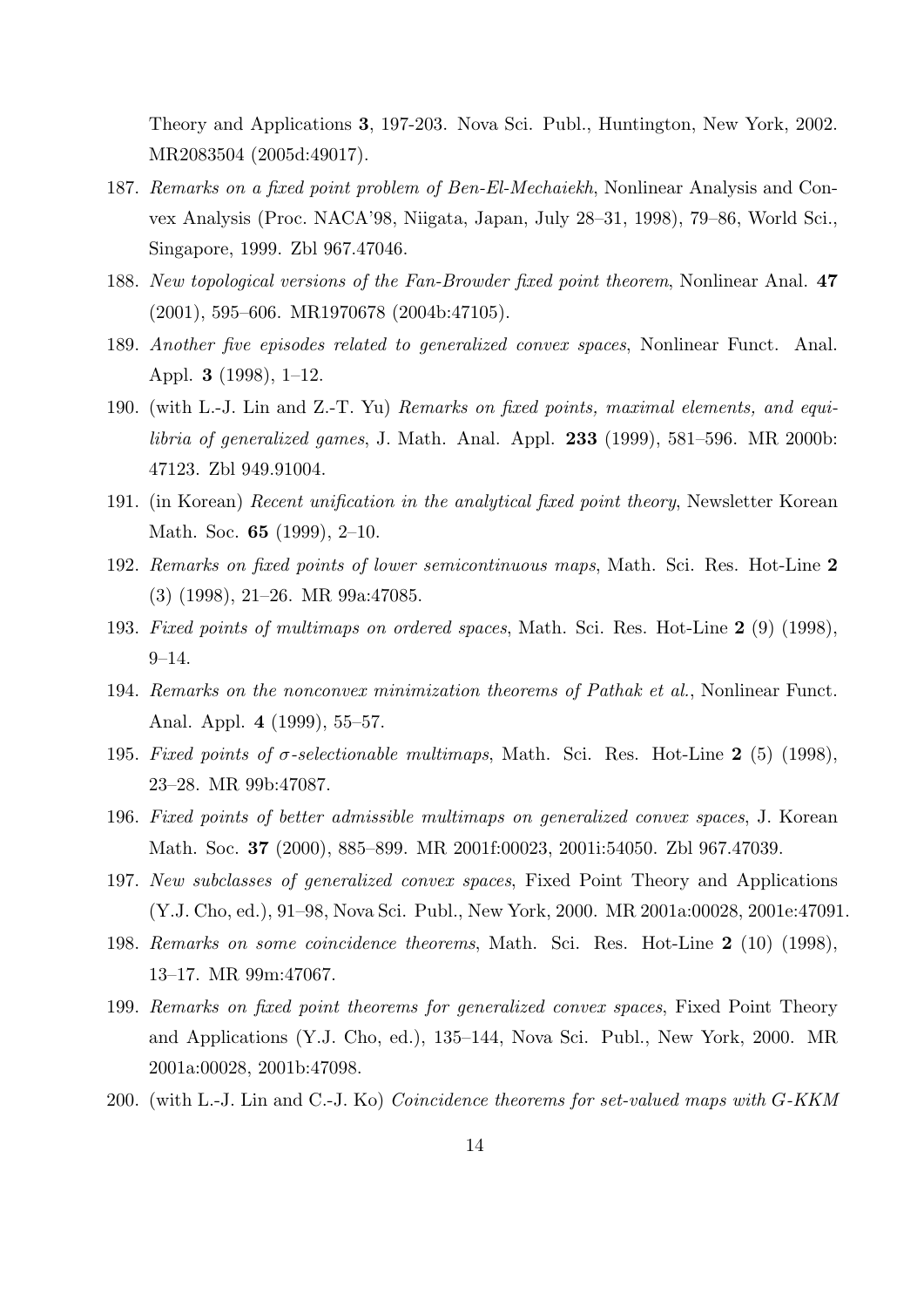*property on generalized convex spaces*, Discuss. Math. Differ. Incl. **18** (1998), 69–85. MR 2000b:54054. Zbl 941.47044.

- 201. *Fixed points of lower semicontinuous multimaps in LC-metric spaces*, J. Math. Anal. Appl. **235** (1999), 142–150. MR 2001a:54054. Zbl 931.47045.
- 202. (with I.-S. Kim) *Remarks on saddle points in nonconvex sets*, Appl. Math. Lett. **13** (2000), 111–113. MR 2000k:49010.
- 203. (with I.-S. Kim) *Coincidence and saddle point theorems on generalized convex spaces*, Bull. Korean Math. Soc. **37** (2000), 11–19. Zbl 958.49004.
- 204. (with I.-S. Kim) *Saddle point theorems on generalized convex spaces*, J. Inequalities & Appl. **5** (2000), 397–405. MR 2001e:49012. Zbl 978.49008.
- 205. (with K. B. Moon) *Comments on a coincidence theorem in generalized convex spaces*, Soochow J. Math. **25** (1999), 387–393. Zbl 991.40171.
- 206. *Minimax theorems and the Nash equilibria on generalized convex spaces*, Josai Math. Monograph **1** (1999), 33–46. MR 2000a:00022, 2000k:49011. Zbl 990.67884.
- 207. *Ninety years of the Brouwer fixed point theorems*, Vietnam J. Math. **27** (1999), 187– 222. MR 2001k:55001. Zbl 938.54039.
- 208. (with Do Hong Tan) *Remarks on the Schauder-Tychonoff fixed point theorem*, Vietnam J. Math. **28** (2000), 127–132. MR 2001j:47068. Zbl 970.47045.
- 209. (with Do Hong Tan) *Remarks on Himmelberg-Idzik's fixed point theorem*, Acta Math. Viet. **25** (2000), 285–289. MR 2001m:47117.
- 210. (in Korean) *Equilibrium problems in generalized convex spaces*, Comm. Korean Math. Soc. **15** (2000), 197–231. MR 2002h:47088. Zbl 972.47047.
- 211. *Fixed point theorems in locally G-convex spaces*, Nonlinear Anal. **48** (2002), 869–879. MR 2002j:47101.
- 212. *Fixed point theorems on connected ordered spaces*, Nonlinear Anal. Forum **6** (2001), 185–192. MR 2002d:54024. Zbl 986.54053.
- 213. *An alternative principle for connected ordered spaces*, Annales Univ. Sci. Budapest **43** (2000), 3–12.
- 214. (with K. S. Jeong) *Fixed point and non-retract theorems Classical circular tours*, Taiwan. J. Math. **5** (2001), 97–108. MR 2001m:54045. Zbl 991.47037.
- 215. *The Knaster-Kuratowski-Mazurkiewicz theorem and almost fixed points*, Top. Meth. in Nonlinear Anal. **16** (2000), 195–200. MR 2001m:47118. Zbl 981.47034.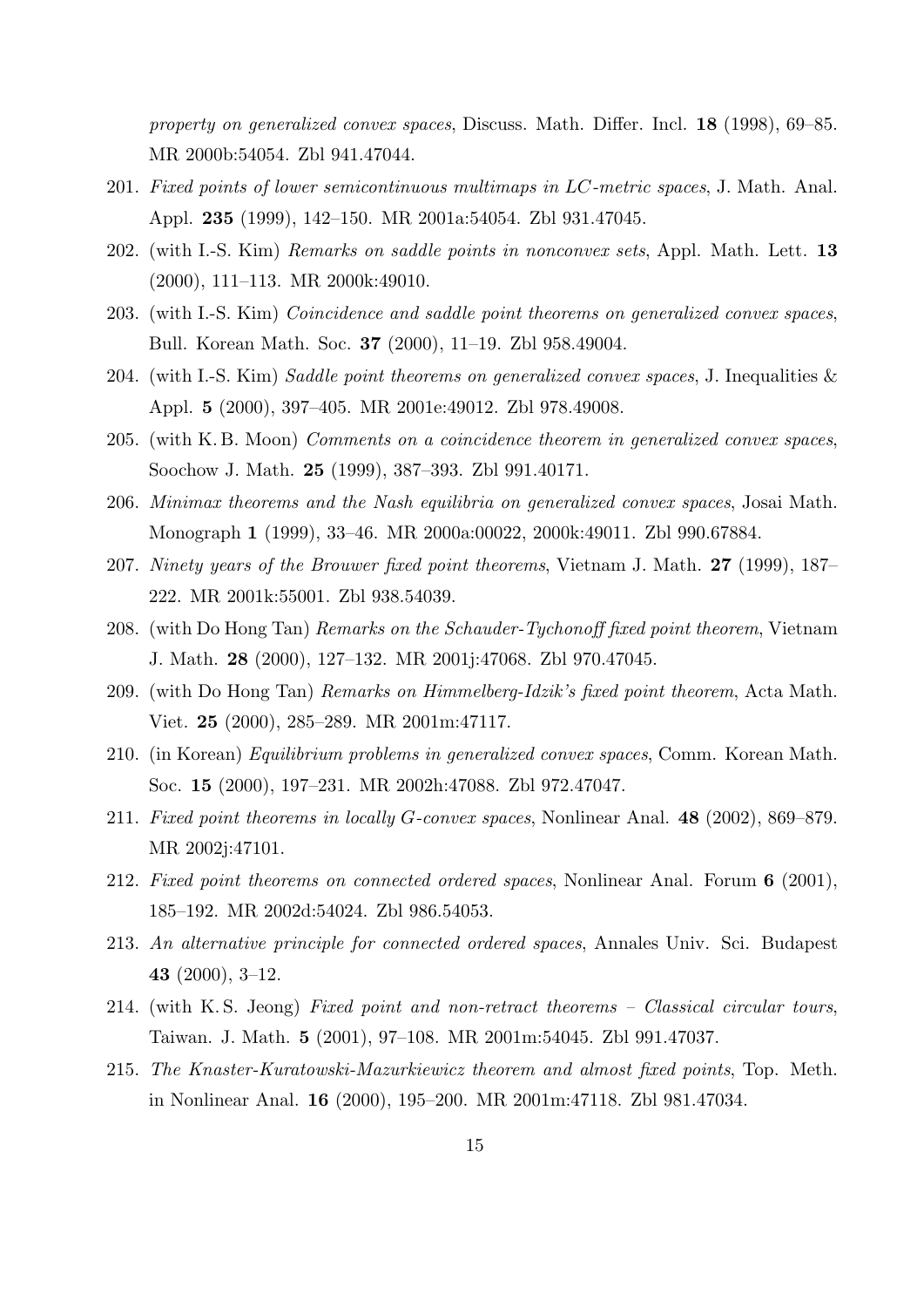- 216. *Elements of the KKM theory for generalized convex spaces*, Korean J. Comp. Appl. Math. **7** (2000), 1–28. MR 2001m:47119. Zbl 959.47035.
- 217. (with H. Komiya) *Another inverse of the Berge maximum theorem*, J. Nonlinear and Convex Anal. **2** (2001), 105–109. MR 2002d:49036.
- 218. *The KKM principle implies many fixed point theorems*, Topology Appl. **135** (2004), 197–206. Amer. Math. Soc. Abstract 957-47-46. MR2024955 (2004i:47113).
- 219. (with M.-P. Chen and L.-J. Lin) *Remarks on generalized quasi-equilibrium problems*, Nonlinear Anal. **52** (2003), 433–444. MR 2003j:90078.
- 220. *Remarks on topologies of generalized convex spaces*, Nonlinear Funct. Anal. Appl. **5** (2000), 67–79. MR 2001m:47107. Zbl 979.47034.
- 221. (with W. Lee) *A unified approach to generalized KKM maps in generalized convex spaces*, J. Nonlinear Convex Anal. **2** (2001), 157–166. MR 2003c:90142. Zbl 996.47051.
- 222. *Remarks on fixed point theorems for new classes of multimaps*, J. Nat. Acad. Sci., Rep. of Korea **43** (2004), 1–20.
- 223. *Some equilibrium problems in generalized convex spaces*, Acta Math. Viet. **26** (2001), 349–364. MR 2003g:90113.
- 224. *On almost fixed point property of maps in topological vector spaces*, in: Y.J. Cho et al.(eds), Fixed Point Theory and Applications **2**, 43–51, Nova Sci. Publ., Huntington, New York, 2001. MR2043180.
- 225. (with K. S. Jeong) *A proof of the Sperner lemma from the Brouwer fixed point theorem*, Nonlinear Anal. Forum **8** (2003), 65–67. MR2039336 (2004k:54050).
- 226. *Remarks on equilibria for g-monotone maps on generalized convex spaces*, J. Math. Anal. Appl. **269** (2002), 244–255. MR1907884 (2004c:90094).
- 227. *Generalizations of the Nash equilibrium theorem on generalized convex spaces*, J. Korean Math. Soc. **38** (2001), 697–709. MR 2000e:90215. Zbl 993.49004.
- 228. *Remarks on acyclic versions of generalized von Neumann and Nash equilibrium theorems*, Appl. Math. Letters **15** (2002), 641–647. MR 2003d:46101.
- 229. *Basic theorems on multimaps of the KKM, Browder, and Kakutani types*, in: Y.J. Cho et al.(eds.), Fixed Point Theory and Applications **5**, 109–117, Nova Sci. Publ., Huntington, New York, 2003. MR2067311.
- 230. *Almost fixed points of multimaps having totally bounded ranges*, Nonlinear Anal. Ser.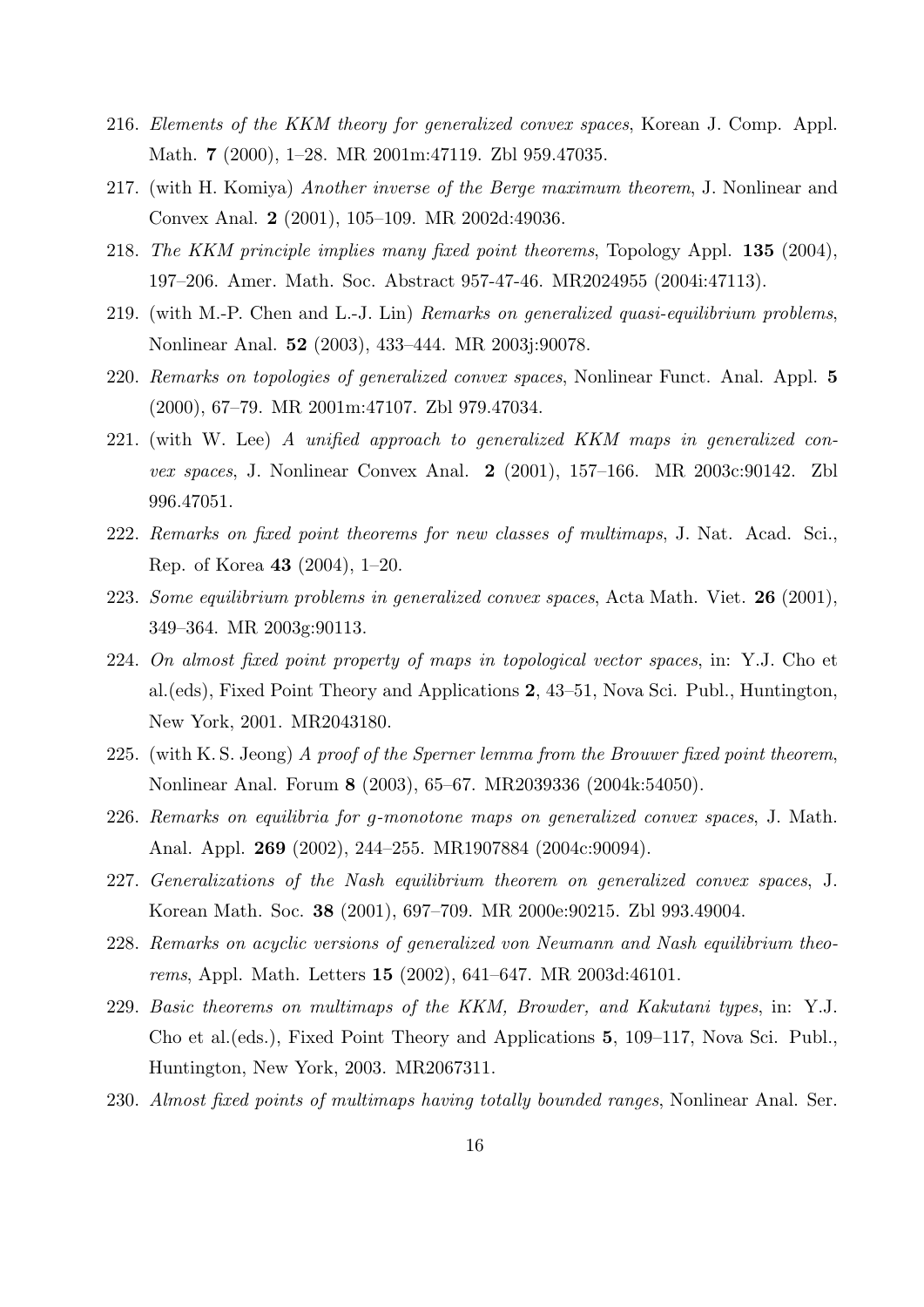A **51** (2002), 1–9. MR 2003d:47082.

- 231. (with I.-S. Kim) *Almost fixed point theorems of the Fort type*, Indian J. Pure Appl. Math. **33** (2003), 765–771. MR1991697.
- 232. *Fixed points of convex-valued generalized upper hemicontinuous maps, Revisited*, Acta Math. Viet. **27** (2001), 141–150. MR1939952 (2004b:47016).
- 233. (with I.-S. Kim and K. Kim) *Leray–Schauder alternatives for approximable maps in topological vector spaces*, Math. Comp. Modelling **35** (2002), 385-391. MR 2002m:47073.
- 234. *Coincidence, almost fixed point, and minimax theorems on generalized convex spaces*, J. Nonlinear Convex Anal. **4** (2003), 151–164. MR1986977 (2004b:49016).
- 235. *On some conjectures and problems in analytical fixed point theory*, Nonlinear Analysis and Convex Analysis (Hirosaki, 2001), 383–392, Yokohama Publ., 2003.
- 236. (with R. P. Agarwal and D. O'Regan) *Fixed point theory for multimaps in extension type spaces*, J. Korean Math. Soc. **39** (2002), 579–591. MR 2003e:47092.
- 237. (with P.W. Sy) *The KKM maps and fixed point theorems in convex spaces*, Tamkang J. Math. **34** (2003), 169–174. MR1976336 (2004c:54041).
- 238. (with J.-H. Kim) *Almost fixed point theorems of the Zima type*, J. Korean Math. Soc. **41** (2004), 737–746. MR2068149 (2005e:47216).
- 239. *On some conjectures and problems in analytical fixed point theory, Revisited*, RIMS Kôkyûroku, Kyoto Univ. **1365** (2004), 166-175.
- 240. *New versions of the Fan-Browder fixed point theorem and existence of economic equilibria*, Fixed Point Theory Appl. **2004**:2, 149–158. MR2086713 (2005g:91142).
- 241. *The KKM, matching, and fixed point theorems in generalized convex spaces*, Nonlinear Funct. Anal. Appl. **11** (2006), 139–154. MR2239803 (2007b:54069).
- 242. (with J.-H. Kim) *Comments on some fixed point theorems in hyperconvex metric spaces*, J. Math. Anal. Appl. **291** (2004), 154–164. MR2034036 (2004k:47126).
- 243. *The compact AR problem and related topics*, Fixed Point Theory and Its Applications (Valencia, Spain, 2003), 199-206, Yokohama Publ. 2004. MR2140218 (2006h:47099).
- 244. *Fixed points, Roberts spaces, and compact AR problem*, Nonlinear Analysis and Convex Analysis (NACA 2003, Tokyo), 461–468, Yokohama Publ. 2004. MR2144066.
- 245. (with H. Kim) *Remarks on the KKM property for open-valued multimaps on generalized convex spaces*, J. Korean Math. Soc. **42** (2005), 101–110. MR2106283 (2005i:47095).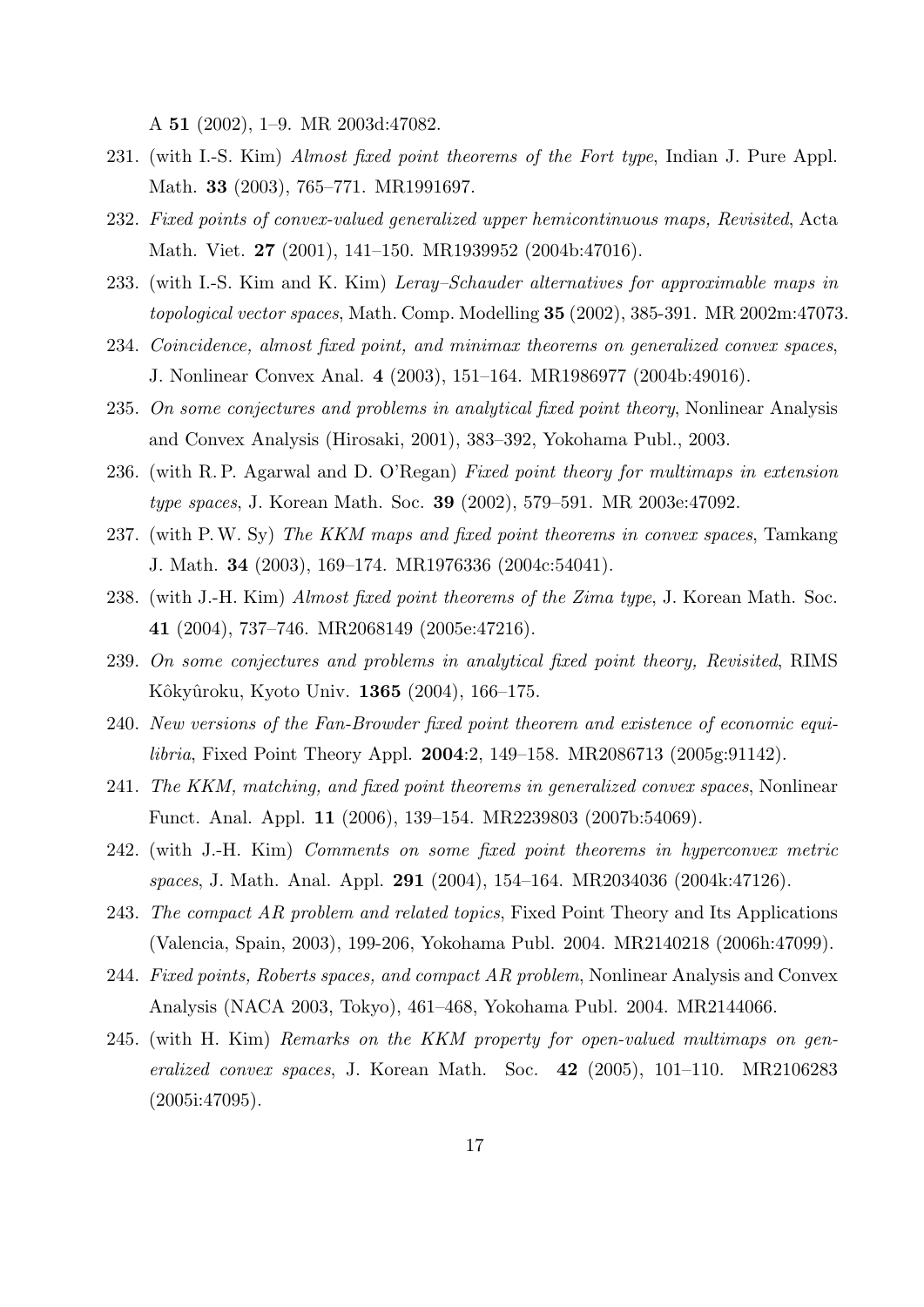- 246. *Comments on collectively fixed points in generalized convex spaces*, Appl. Math. Lett. **18** (2005), 431–437. MR2124301.
- 247. *Comments on some fixed point theorems on generalized convex spaces*, Fixed Point Theory and Applications (Y. J. Cho et al., eds.) Vol. 6, 151–163, Nova Sci. Publ., New York, 2007. MR2360050
- 248. *Remarks on concepts of generalized convex spaces*, Fixed Point Theory and Applications (Y. J. Cho et al., eds.) Vol. 7, 155–165, Nova Sci. Publ., New York, 2007. MR2355763
- 249. *Coincidence theorems on ω-connected spaces*, Taiwan. J. Math. **10** (2006), 479–495. MR2208280 (2006i:54053).
- 250. *Fixed points of multimaps in the better admissible class*, J. Nonlinear Convex Anal. **5** (2004), 369–377. MR2111611 (2005i:47099).
- 251. *Recent results in analytical fixed point theory*, Nonlinear Anal. TMA **63** (2005), no. 5-7, 977–986. MR2188170 (2006f:47074).
- 252. *Comments on the Michael selection problem in hyperconvex metric spaces*, Z. Anal. Anwendungen **24** (2005), 887–893. MR2200117 (2007g:47078).
- 253. (with Jinlu Li) *On solutions of generalized complementarity and eigenvector problems*, Nonlinear Anal. TMA **65** (2006), 12–24. MR2226256 (2007a:49034).
- 254. *Multimaps having openness and the Birkhoff-Kellogg theorems*, Indian J. Math. **46** (2004), 223–232. MR2133499 (2005k:47125).
- 255. (with H. Kim) *Generalized KKM maps, maximal elements, and almost fixed points*, J. Korean Math. Soc. **44**(2) (2007), 393–406. MR2295395 (2008a:47095).
- 256. *Remarks on recent results in analytical fixed point theory*, Nonlinear Analysis and Convex Analysis (NACA 2005, Okinawa), 517–525, Yokohama Publ., Yokohama, 2007. MR2298736 (2007m:47136).
- 257. *Fixed points of approximable or Kakutani maps in generalized convex spaces*, J. Nonlinear Convex Anal. **7**(1) (2006), 1–17. MR2218885 (2006k:47216).
- 258. *Comments on fixed point and coincidence theorems on multimaps with nonconvex or noncompact domains*, Varāhmihir J. Math. Sci. **6** (2006), 15–24. MR2317346.
- 259. *A survey on fixed point theorems in generalized convex spaces*, RIMS Kôkyûroku, Kyoto Univ. **1484** (2006), 124–133.
- 260. *A unified fixed point theory in generalized convex spaces*, Acta Math. Sinica, English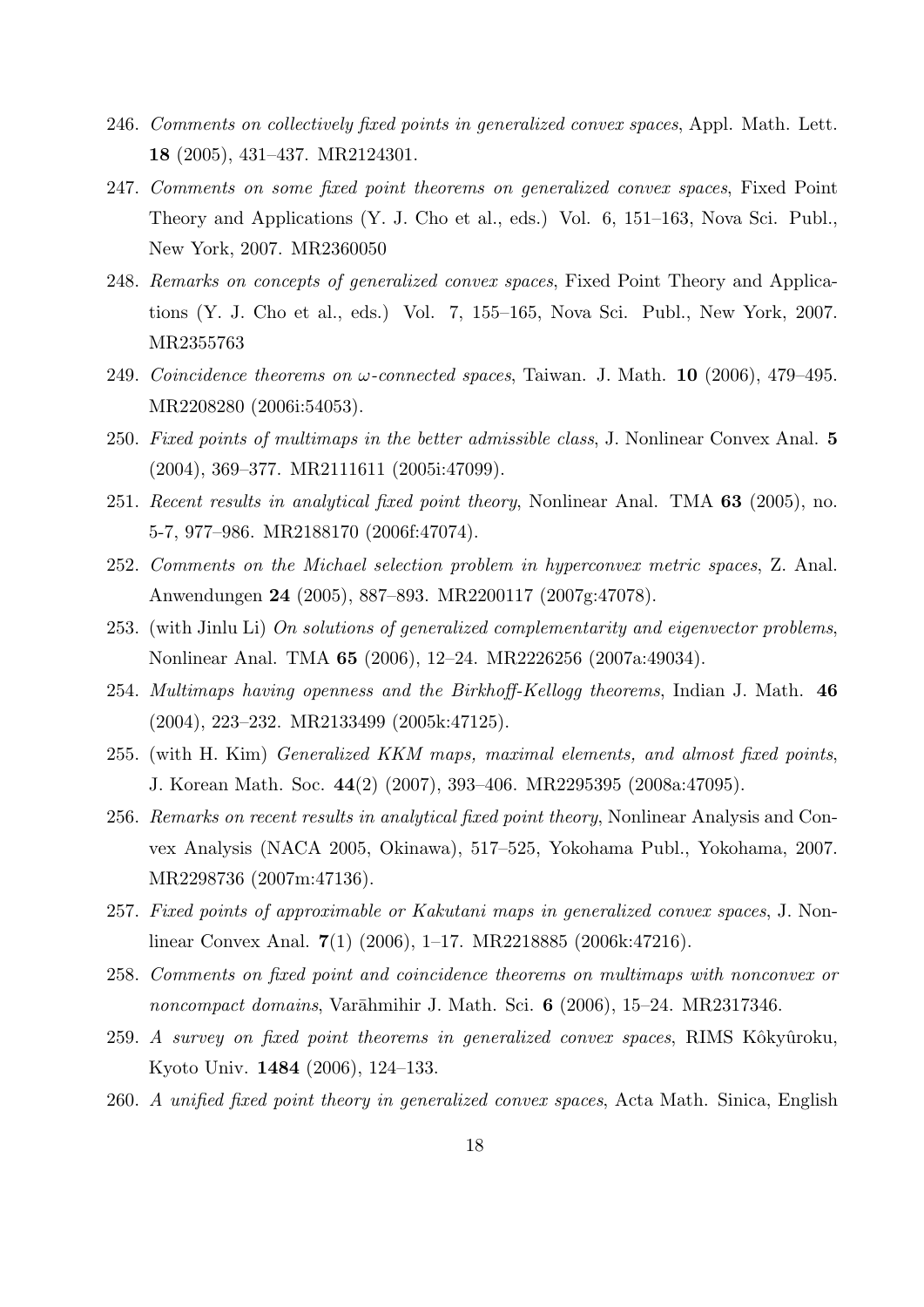Series **23**(8) (2007), 1509–1536. MR2320758 (2008d:54034).

- 261. *On generalizations of the KKM principle on abstract convex spaces*, Nonlinear Anal. Forum **11** (2006), 67–77. MR2251467 (2007e:47091).
- 262. *Fixed point theorems for better admissible multimaps on almost convex sets*, J. Math. Anal. Appl. **329**(1) (2007), 690–702. MR2306833
- 263. *Applications of fixed point theorems on almost convex sets*, J. Nonlinear Convex Anal. **9**(1) (2008), 45–57. MR2408334 (2009e:47089).
- 264. *Fixed point theorems on frakKC-maps in abstract convex spaces*, Nonlinear Anal. Forum, **11**(2) (2006), 117–127. MR2284578 (2007h:47099).
- 265. *Remarks on frakKC-maps and frakKO-maps in abstract convex spaces*, Nonlinear Anal. Forum **12**(1) (2007), 29–40. MR2402068 (2009d:47050).
- 266. *Examples of frakKC-maps and frakKO-maps on abstract convex spaces*, Soochow J. Math. **33**(3) (2007), 477–486. MR2344376 (2008g:47112).
- 267. *Elements of the KKM theory on abstract convex spaces*, J. Korean Math. Soc. **45**(1) (2008), 1–27. MR2375119 (2008j:47044).
- 268. *On finite intersection properties in abstract convex spaces*, PanAmer. Math. J. **17**(2) (2007), 51–63. MR2310612.
- 269. *Generalizations of the Krasnoselskii fixed point theorem*, Nonlinear Anal. **67**(12) (2007), 3401–3410. MR2350896 (2009a:47111).
- 270. (in Korean) *Intellectual challenges in the twentieth century mathematics*, J. Nat. Acad. Sci., ROK **47** (2007), 73–147.
- 271. *Applications of Michael's selection theorems to fixed point theory*, Topology and Its Applications **155**(8) (2008), 861–870. MR2406393 (2009e:54044).
- 272. *Various subclasses of abstract convex spaces for the KKM theory*, Proc. National Inst. Math. Sci. **2**(2) (2007), 35–47.
- 273. *Comments on some abstract convex spaces and the KKM maps*, Nonlinear Anal. Forum **12**(2) (2007), 125–139. MR2404190 (2009d:47051).
- 274. *Comments on recent studies on abstract convex spaces*, Nonlinear Anal. Forum, **13**(1) (2008), 1–17. MR2808026 (2012c:47160).
- 275. *Generalizations of the Himmelberg fixed point theorem*, Fixed Point Theory and Its Applications (Proc. ICFPTA-2007), 123–132, Yokohama Publ., 2008. MR2581789 (2010i:47001, 2011a:47134).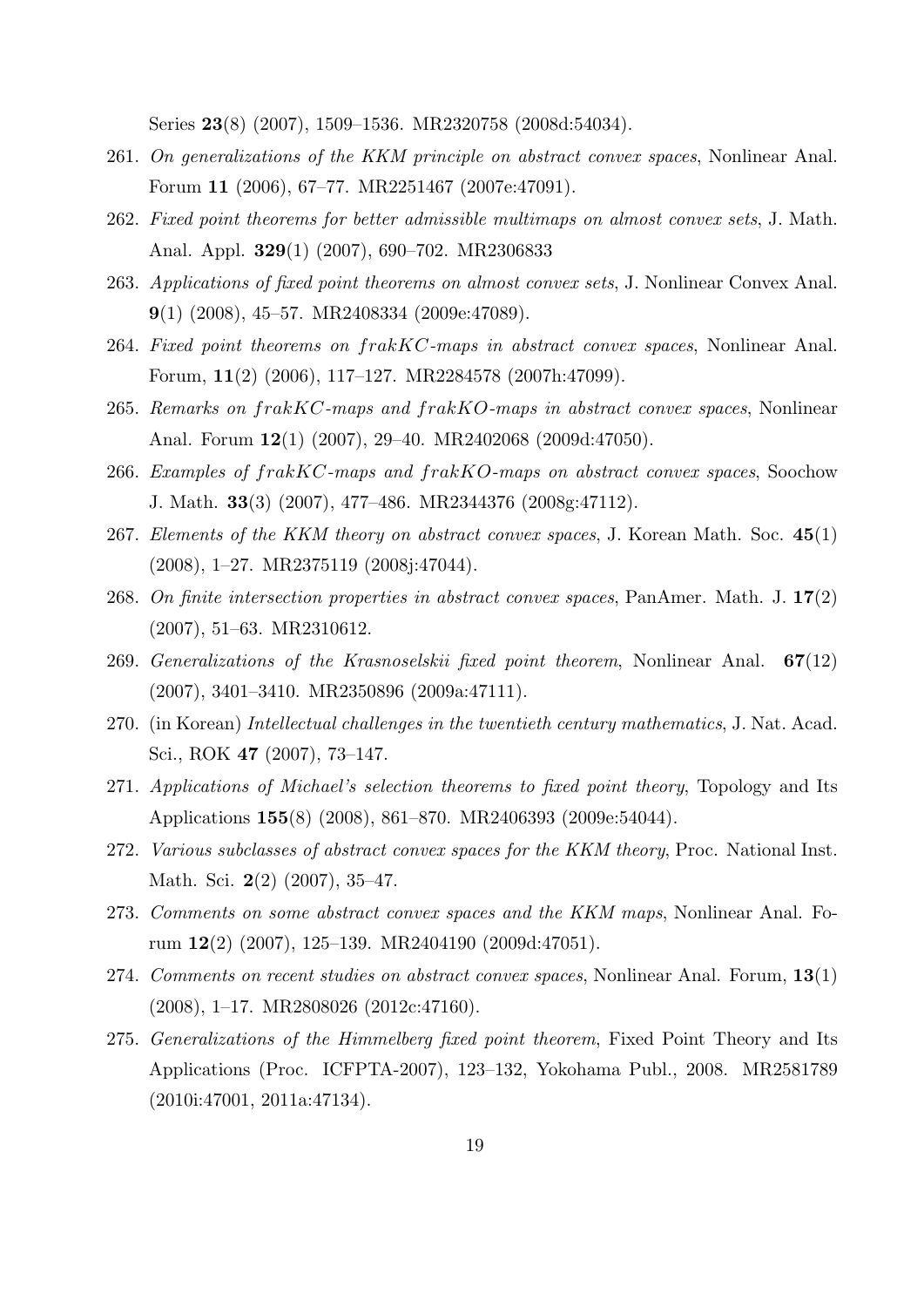- 276. *A survey on fixed point theorems in generalized convex spaces, II*, Nonlinear Analysis and Convex Analysis, RIMS Kôkyûroku, Kyoto Univ. 1611 (2008), 76–85.
- 277. *Generalized convex spaces, L-spaces, and F C-spaces*, J. Glob. Optim. **45**(2) (2009), 203–210. MR2539156 (2010i:47094).
- 278. *Recent results and conjectures in analytical fixed point theory*, East Asian J. Math. **24**(1) (2008), 11–20. Zbl 1151.47053.
- 279. *Unified fixed point theorems for compact closed multimaps in generalized convex spaces*, Taiwanese J. Math. **12**(8) (2008), 1979–1989. [Proc. NACA2007]. MR2449957 (2009j:52002).
- 280. *Comments on fixed point and coincidence theorems for families of multimaps*, PanAmerican Math. J. **18**(1) (2008), 21-34. MR2388594 (2008m:47078).
- 281. *Equilibrium existence theorems in KKM spaces*, Nonlinear Anal. **69** (2008), 4352– 4364. MR2467237 (2009j:47122).
- 282. (with H. Komiya) *Remarks on extensions of the Himmelberg fixed point theorem*, Fixed Point Theory Appl., vol. **2007**, Article ID 16028, 5pp, doi:10.1155/2007/16028. MR2369245 (2008j:47050).
- 283. *Comments on the KKM theory on*  $\phi_A$ -spaces, PanAmerican Math. J. 18(2) (2008), 61–71. MR2416635.
- 284. *New foundations of the KKM theory*, J. Nonlinear Convex Anal. **9**(3) (2008), 331–350. MR2478968 (2009m:47158).
- 285. *Fixed point theory of approximable multimaps*, J. Nonlinear Convex Anal. **9**(2) (2008), 169–179. MR2444452 (2009g:47148).
- 286. *Remarks on KKM maps and fixed point theorems in generalized convex spaces*, CUBO, Math. J. **10**(4) (2008), 1–13. MR2467195 (2009k:54080).
- 287. *Applications of the KKM principle on abstract convex minimal spaces*, J. Nonlinear Funct. Anal. Appl. **13**(2) (2008), 179–191. MR2473113 (2009m:47159).
- 288. *Compact Browder maps and equilibria of abstract economies*, J. Appl. Math. Comp. **26** (2008), 555-564. MR2383687
- 289. *Remarks on fixed points, maximal elements, and equilibria of economies in abstract convex spaces*, Taiwan. J. Math. **12**(6) (2008), 1365–1383. MR2444863 (2009f:47100).
- 290. *Remarks on weakly KKM maps in abstract convex spaces*, Inter. J. Math. Math. Sci. (2008), Article ID 423596, 10pp. doi:10.1155/2008/423596. MR2393000 (2009b:47108).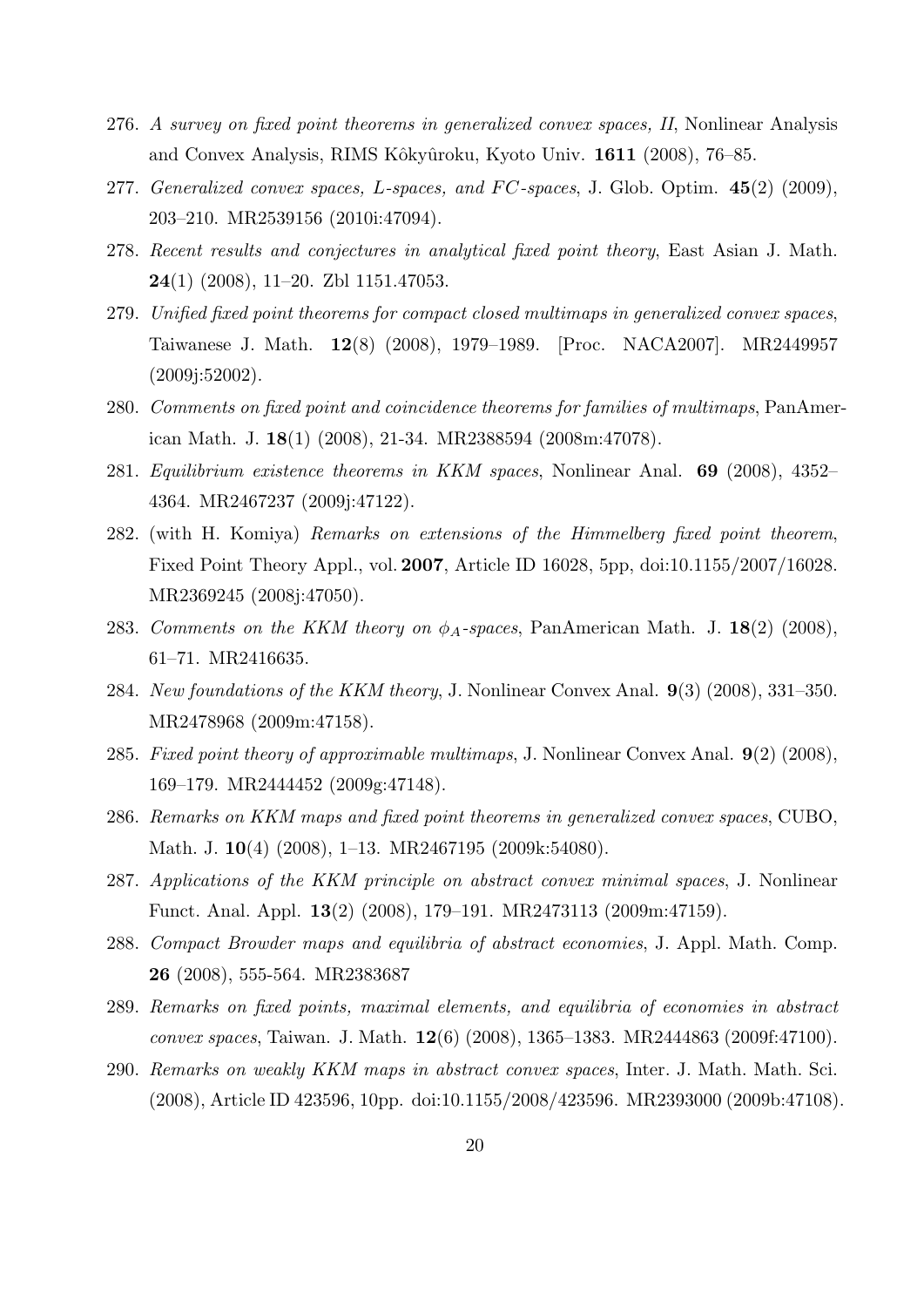- 291. *A brief history of the KKM theory*, RIMS Kôkyûroku, Kyoto Univ. **1643** (2009), 1–16.
- 292. *Characterizations of KKM spaces*, Proceedings of the Asian Conference on Nonlinear Analysis and Optimization (Matsue, Japan, 2008), 285–299, Yokohama Publ., Yokohama, 2009.
- 293. *Remarks on the partial KKM principle*, Nonlinear Anal. Forum **14** (2009), 51–62. MR2814275 (2012c:47136).
- 294. *Fixed point theorems in the new era of the KKM theory*, Fixed Point Theory and Its Applications (Proc. ICFPTA-2009), 145–159, Yokohama Publ., Yokohama, 2010. MR2762184 (2012g:54079).
- 295. *New abstract convex spaces for the KKM theory*, Nonlinear Functional Analysis and Applications, Preprint.
- 296. *Some equilibrium problems in KKM spaces*, Nonlinear Analysis and Convex Analysis (NACA 2009, Tokyo), 281–298, Yokohama Publ., Yokohama, 2010. MR2762212 (2012e:54061).
- 297. *Fixed point theory of multimaps in abstract convex uniform spaces*, Nonlinear Anal. **71** (2009), 2468–2480. MR2532774 (2010h:47001).
- 298. *From the KKM principle to the Nash equilibria*, Inter. J. Math. Stat. **6**(S10) (2010), 77–88. MR2520395 (2010k:47144).
- 299. *A unified approach to frakKC-maps in the KKM theory*, Nonlinear Anal. Forum **14** (2009), 1–14. MR2814271 (2012c:47135).
- 300. *The rise and decline of generalized convex spaces*, Nonlinear Anal. Forum **15** (2010), 1–12. MR2808080 (2012c:47161).
- 301. *A history of the Nash equilibrium theorem in the KKM theory*, Nonlinear Analysis and Convex Analysis, RIMS Kôkyûroku, Kyoto Univ. 1685 (2010), 76–91.
- 302. *Further generalizations of the Gale-Nikaido-Debreu theorem*, J. Appl. Math. Comp. **32**(1) (2010), 171–176. MR2578921 (2011a:47135).
- 303. *Comments on the KKM theory on hyperconvex metric spaces*, Tamkang J. Math. **41**(1)  $(2010)$ , 1–14. MR2666640  $(2011d:54069)$ .
- 304. *Comments on 2-KKM maps on hyperconvex metric spaces*, Indian J. Math. **51**(2) (2009), 419–431. MR2537955
- 305. *Applications of fixed point theorems for acyclic maps A review*, Vietnam J. Math.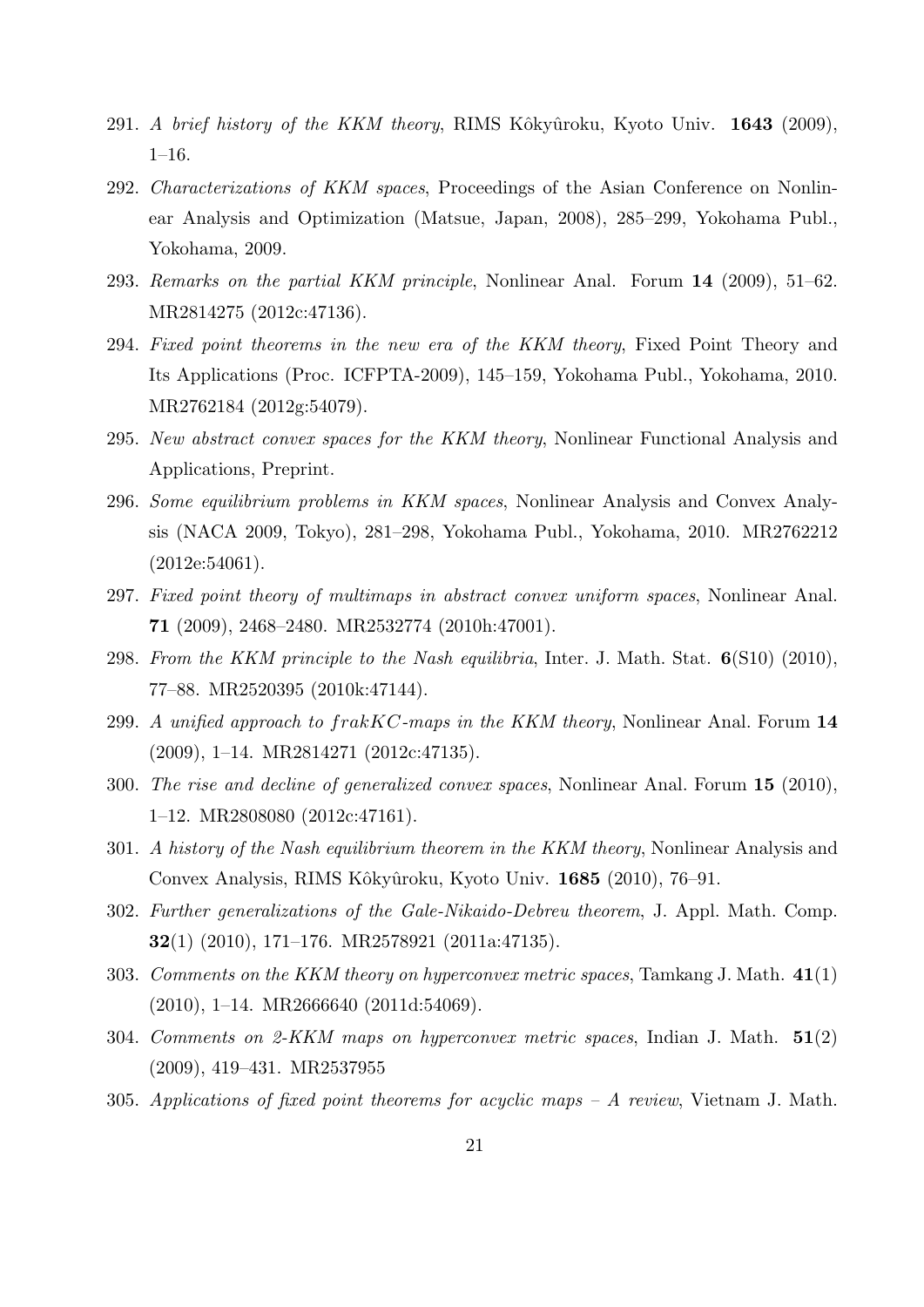**37**(4) (2009), 419–441. MR2574407 (2010k:55002).

- 306. *Comments on abstract convexity structures on topological spaces*, Nonlinear Anal. **72** (2010), 549–554. MR2579322 (2010m:52001).
- 307. *Comments on generalized R-KKM type theorems*, Comm. Korean Math. Soc. **25**(2) (2010), 303–311. MR2662980 (2011c:49015).
- 308. *General KKM theorems for abstract convex spaces*, J. Inform. Math. Sci. **1**(1) (2009), 1–13. MR2790058 (2011m:54046).
- 309. *Several episodes in recent studies on the KKM theory*, Nonlinear Anal. Forum **15** (2010), 13–26. MR2808081 (2012e:47143).
- 310. *Applications of the KKM theory to fixed point theory*, J. Nat. Acad. Sci., ROK, Nat. Sci. Ser. 50(1) (2011), 21–69.
- 311. *A simple proof of the Sion minimax theorem*, Bull. Korean Math. Soc. **47**(5) (2010), 1037–1040. MR2731387 (2011g:49006).
- 312. *Comments on Hou Jicheng's "On Some KKM Type Theorems"*, Comm. Korean Math. Soc. **25**(3) (2010), 491–495. MR2676001 (2011d:49015).
- 313. *The 2-KKM principle in abstract convex spaces: Equivalent formulations and applications*, J. Nonlinear Convex Anal. **11**(3) (2010), 391–405. MR2778665 (2011k:49012).
- 314. *Generalizations of the Nash equilibrium theorem in the KKM theory*, Takahashi Legacy, Fixed Point Theory Appl., vol. 2010, Article ID 234706, 23pp. doi:10.1155 /2010/234706. MR2610063 (2011d:47110).
- 315. *The KKM principle in abstract convex spaces: Equivalent formulations and applications*, Nonlinear Anal. **73** (2010), 1028–1042. MR2653769 (2011h:47095).
- 316. *On the von Neumann Sion minimax theorem in KKM spaces*, Appl. Math. Letters **23** (2010), 1269–1273. MR2665609 (2011e:47131).
- 317. *A variant of the Nash equilibrium theorem in generalized convex spaces*, J. Nonlinear Anal. Optim. **1** (2010), 17–22. MR2911683
- 318. *A history of the Nash equilibrium theorem in the fixed point theory*, Nonlinear Analysis and Convex Analysis, RIMS Kôkyûroku, Kyoto Univ. 1755 (2011), 76–89.
- 319. *A genesis of general KKM theorems for abstract convex spaces*, J. Nonlinear Anal. Optim. **2** (2011), 133–146.
- 320. *Remarks on some basic concepts in the KKM theory*, Nonlinear Anal. 74 (2011) 2439– 2447. MR2776496 (2012a:47136).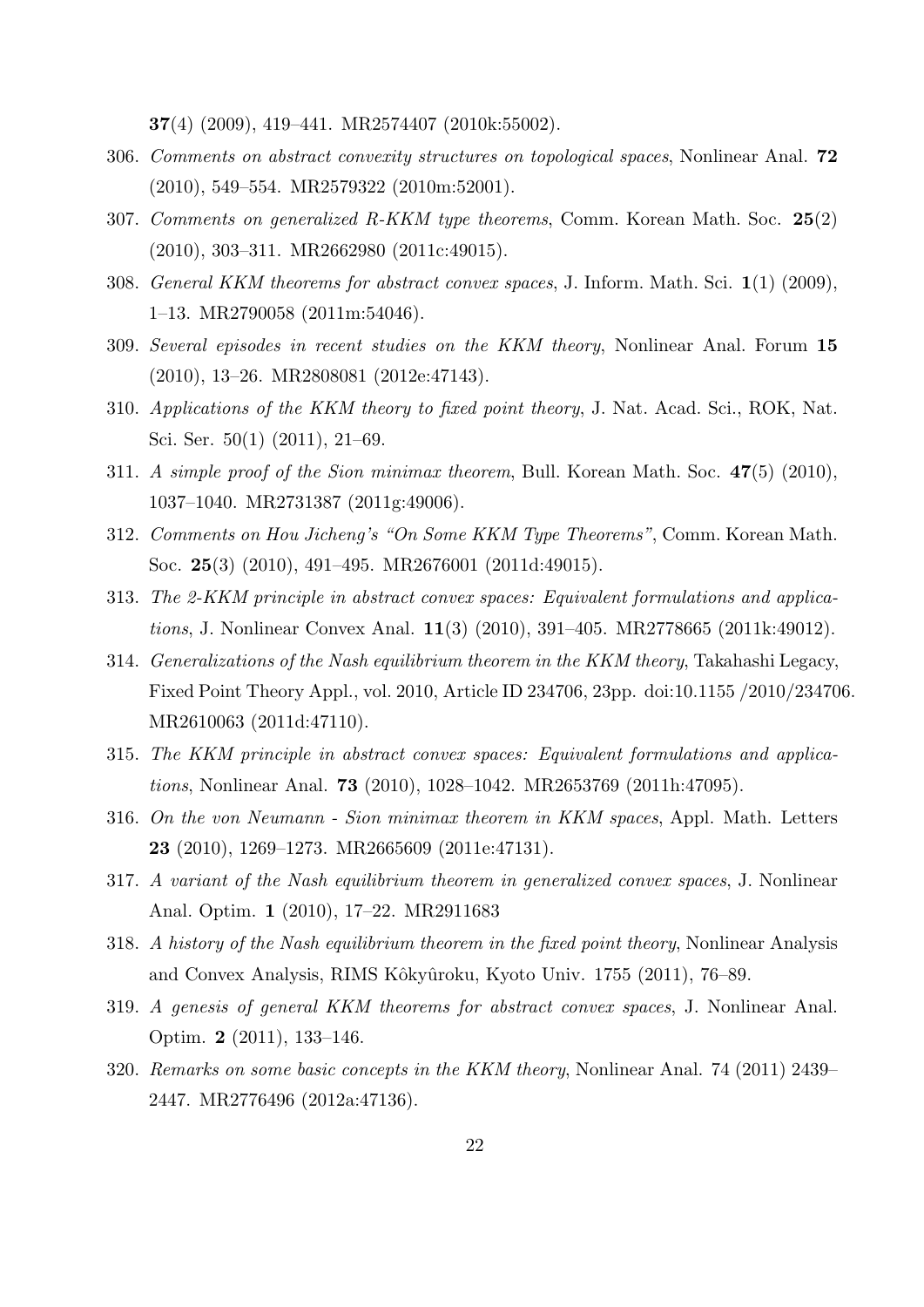- 321. *Comments on Ding's examples of F C-spaces and related matters*, Comm. Korean Math. Soc. 27(1) (2012) 137–148. MR2919019
- 322. *New generalizations of basic theorems in the KKM theory*, Nonlinear Anal. 74 (2011) 3000–3010. MR2785393 (2012a:47137).
- 323. *On S.-Y. Chang's inequalities and Nash equilibria*, J. Nonlinear Convex Anal. 12(3) (2011) 455–471.
- 324. *Applications of some basic theorems in the KKM theory* [ in: The series of papers on S. Park's Contribution to the Development of Fixed Point Theory and KKM Theory], Fixed Point Theory Appl. vol. 2011:98 doi:10.1186/1687-1812-2011-98. This was published on Dec. 12, 2011. On May 8, 2012, the Editorial Team noted to the author that total accesses to this article since publication are 527. MR2891852
- 325. *On some new Ky Fan type minimax inequalities in abstract convex spaces*, Nonlinear Analysis and Convex Analysis (NACA 2011, Busan), II, pp. 141–161, Yokohama Publ., Yokohama, 2012.
- 326. *The fixed point method versus the KKM method*, Contributions to Game Theory and Management IV (Eds. L. A. Petrosyan and N. A. Zenkevich), Graduate School of Management, St. Petersburg Univ., St. Petersburg, Russia, 2011, pp. 347–360. MR2815531, 2866892(2012h:91007).
- 327. *Various forms of the Ky Fan minimax inequality in convex spaces*, Nonlinear Analysis and Convex Analysis, RIMS Kôkyûroku, Kyoto Univ. 1821 (2013), 76–89.
- 328. *Remarks on certain coercivity in general KKM theorems*, Nonlinear Anal. Forum 16 (2011) 1–10. MR2867219(2012i:47064).
- 329. *Continuous selection theorems in generalized convex spaces: Revisited*, Nonlinear Anal. Forum 16 (2011), 21–33. MR2867221(2012i:47065).
- 330. *On the von Neumann type minimax theorems in abstract convex spaces*, J. Nat. Acad. Sci., ROK, Nat. Sci. Ser. 50(2) (2011) 1–24.
- 331. *The Fan minimax inequality implies the Nash equilibrium theorem*, Appl. Math. Lett. 24 (2011) 2206–2210. MR2826165 (2012j:91018)
- 332. *Remarks on fixed points of generalized upper hemicontinuous maps*, Comm. Appl. Nonlinear Anal. 18(3) (2011) 71–78. MR2858364
- 333. *Remarks on simplicial spaces and L ∗ -spaces of Kulpa and Szymanski*, Comm. Appl. Nonlinear Anal. 19(1) (2012) 59–69. MR2934430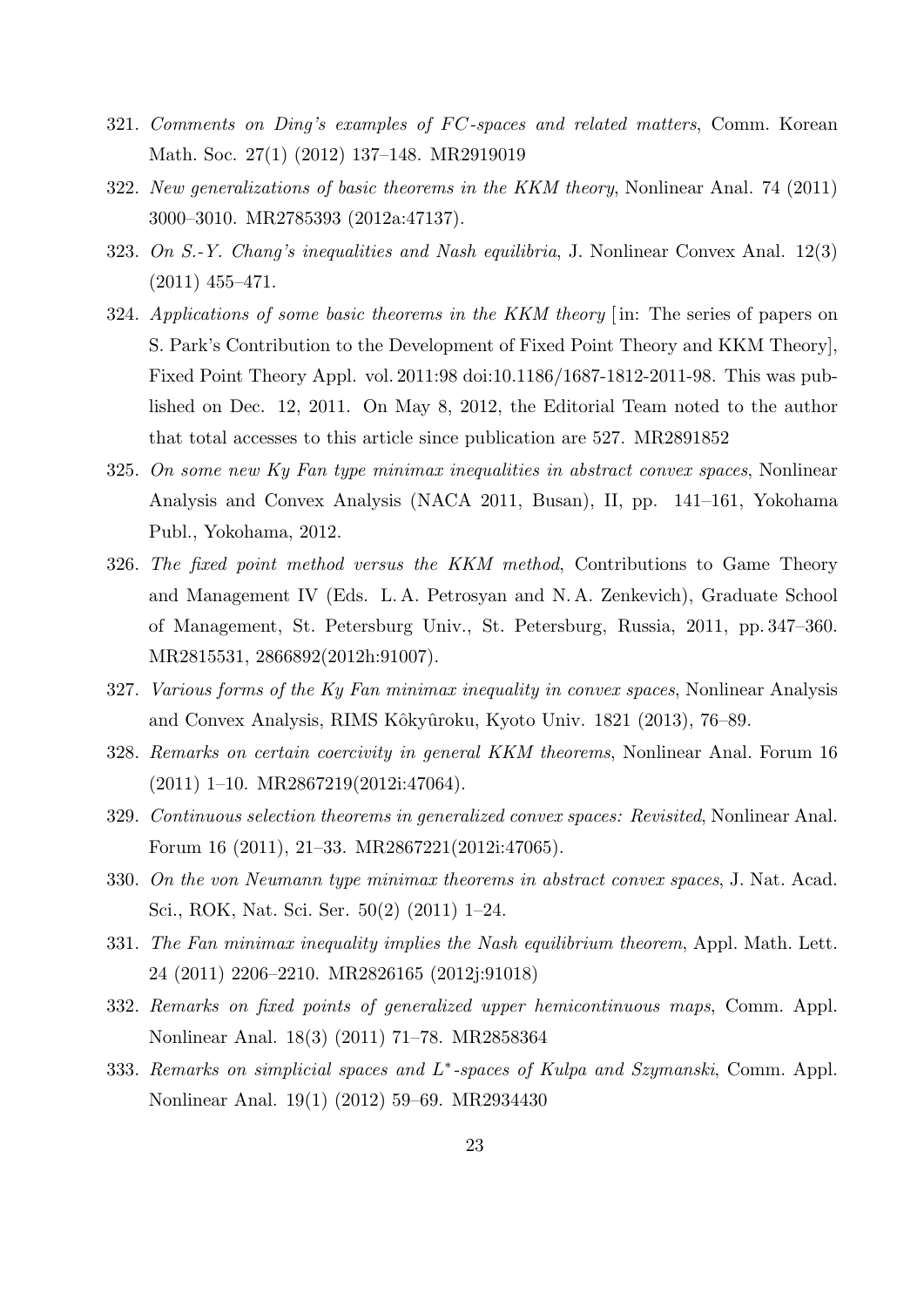- 334. *Abstract convex spaces, KKM spaces and ϕA-spaces*, Nonlinear Anal. Forum **17** (2012) 1–10. MR3013771
- 335. *Remarks on marginally closed-valued KKM maps and related matters*, Nonlinear Anal. Forum **17** (2012) 23–30. MR3013773
- 336. *Remarks on the paper "Variational relation problem without the KKM property with applications" by Y. J. Pu and Z. Yang*, Nonlinear Anal. Forum **17** (2012) 43–51. MR3013775
- 337 *Applications of multimap classes in abstract convex spaces*, J. Nat. Acad. Sci., ROK, Nat. Sci. Ser. 51(2) (2012), 1–27. http://www.nas.go.kr/data/thesis/list.jsp?
- 338. *Remarks on a generalized KKM theorem without convex hull*, Comm. Appl. Nonlinear Anal. 19(4) (2012) 57–65. MR3051588.
- 339. with H. Kim) *Fixed points and alternative principles*, Honam Math. J. 34(3) (2012) 439–449. MR3013461.
- 340. *Evolution of the 1984 KKM theorem of Ky Fan*, Fixed Point Theory Appl. vol. 2012, 2012:146. DOI:10.1186/1687-1812-2012-146. MR3016081.
- 341. *Review of recent studies on the KKM theory*, Nonlinear Funct. Anal. Appl. **17**(4) (2012) 459–470.
- 342. *Comments on the FWC-spaces of H. Lu and J. Zhang*, Nonlinear Anal. Forum **18** (2013) 33–38. MR3137401.
- 343. *Remarks on "Equilibrium problems in Hadamard manifolds" by V. Colao et al.*, Nonlinear Funct. Anal. Appl. 18(1) (2013) 23–31.
- 344. *Remarks on an example of the GFC-spaces of Khanh, Long and Quan*, Nonlinear Anal. Forum **18** (2013) 39–44. MR3137402.
- 345. *Remarks on the KKM theory of abstract convex minimal spaces*, Nonlinear Funct. Anal. Appl. **18**(3) (2013) 383–395.
- 346. *Evolution of the minimax inequality of Ky Fan*, J. Operators, Vol. 2013 Article ID 124962. http://dx.doi.org/10.1155/2013/124962.
- 347. *Recent applications of the Fan-KKM theorem*, Nonlinear Analysis and Convex Analysis, RIMS Kôkyûroku, Kyoto Univ. 1841 (2013) 58–68.
- 348. *Recent applications of the generalized KKM theorems*, Proceedings of the Asian Conference on Nonlinear Analysis and Optimization (Matsue, Japan, 2012), 261–276, Yokohama Publ., Yokohama, 2014.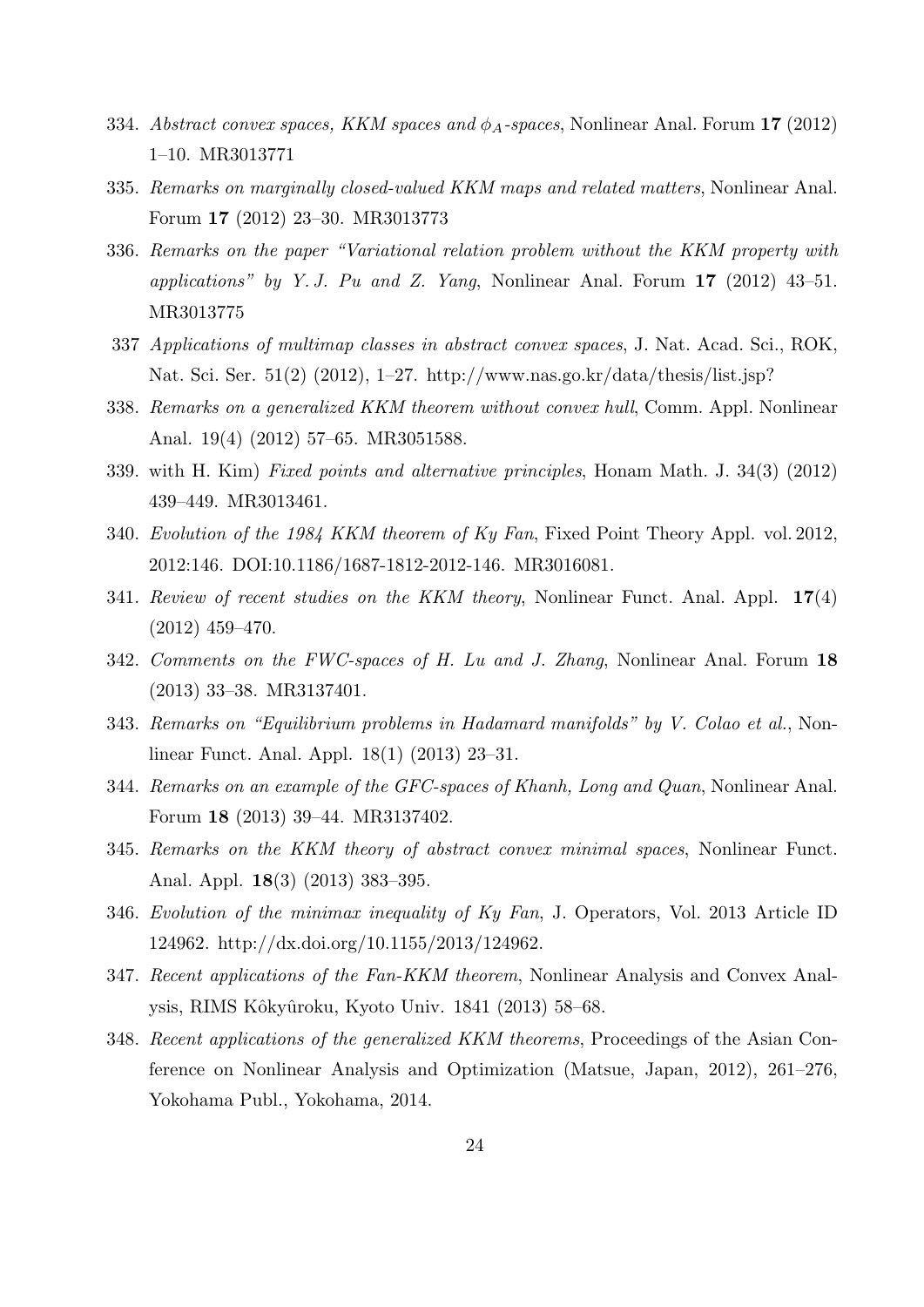- 349. *A genesis of general KKM theorems for abstract convex spaces: Revisited*, J. Nonlinear Anal. Optim. **4**(1) (2013), 127–132. MR3069273.
- 350. *A review of the KKM theory on*  $\phi_A$ -spaces or GFC-spaces, Advances in Fixed Point Theory **3**(2) (2013), 353–382.
- 351. (with Jinlu Li) *Generalized Nash equilibria of nonmonetized noncooperative games lattices*, British J. Econ. Manag. Trade **4**(1) (2014), 97–110.
- 352. *Generalizations of the KKMF principle having coercing families*, J. Nonlinear Anal. Optim. **4**(2) (2013), 30–40. MR3145677.
- 353. *Remarks on fixed points, maximal elements, and equilibria of economies in abstract convex spaces, Revisited*, Nonlinear Anal. Forum **19** (2014) 109–118. MR3243878.
- 354. *The Fan-Browder alternatives on abstract spaces: Generalizations and applications,* J. Nat. Acad. Sci., ROK, Nat. Sci. Ser. **52**(2) (2013) 1–55. http://www.nas.go.kr/data/ thesis/list.jsp?NP-Code  $=10000030\&$ NP-DataCode $=20000001$
- 355. *Current works of Korean mathematicians*, Nonlinear Anal. Forum **19** (2014) 1–13.
- 356. *Review of recent studies on the KKM theory*, II, Nonlinear Funct. Anal. Appl. **19**(1) (2014) 143–155.
- 357. *Recollecting basic theorems of the KKM theory*, Nonlinear Analysis and Convex Analysis, RIMS Kôkyûroku, Kyoto Univ. 1923 (2014) 151-162.
- 358. *Evolution of the Fan-Browder type alternatives*, Nonlinear Analysis and Convex Analysis (NACA 2013, Hirosaki), pp.401–418, Yokohama Publ., Yokohama, 2016.
- 359. *Recollecting joint works with B. E. Rhoades*, Indian J. Math. 56(3) (2014) 263–277. MR3288516.
- 360. *Remarks on fixed point and generalized vector equilibrium problems*, Nonlinear Anal. Forum 20 (2015) 33–41. MR3444052.
- 361. *Recent results in analytical fixed point theory*, J. Nat. Acad. Sci., ROK, Nat. Sci. Ser. 53(2) (2014) 1–21. http://www.nas.go.kr/data/ thesis/list.jsp?NP-Code =10000030&NP-DataCode=20000001.
- 362. *Remarks on the concept of abstract convex spaces*, RIMS Kôkyûroku, Kyoto Univ. 1963 (2015) 87–99.
- 363. *Comments on "some remarks on Park's abstract convex spaces"*, Nonlinear Anal. Forum 20 (2015) 161–165. MR3444062.
- 364. *Existence theorems for generalized Nash equilibrium problems*, Bangmod Int. J. Math.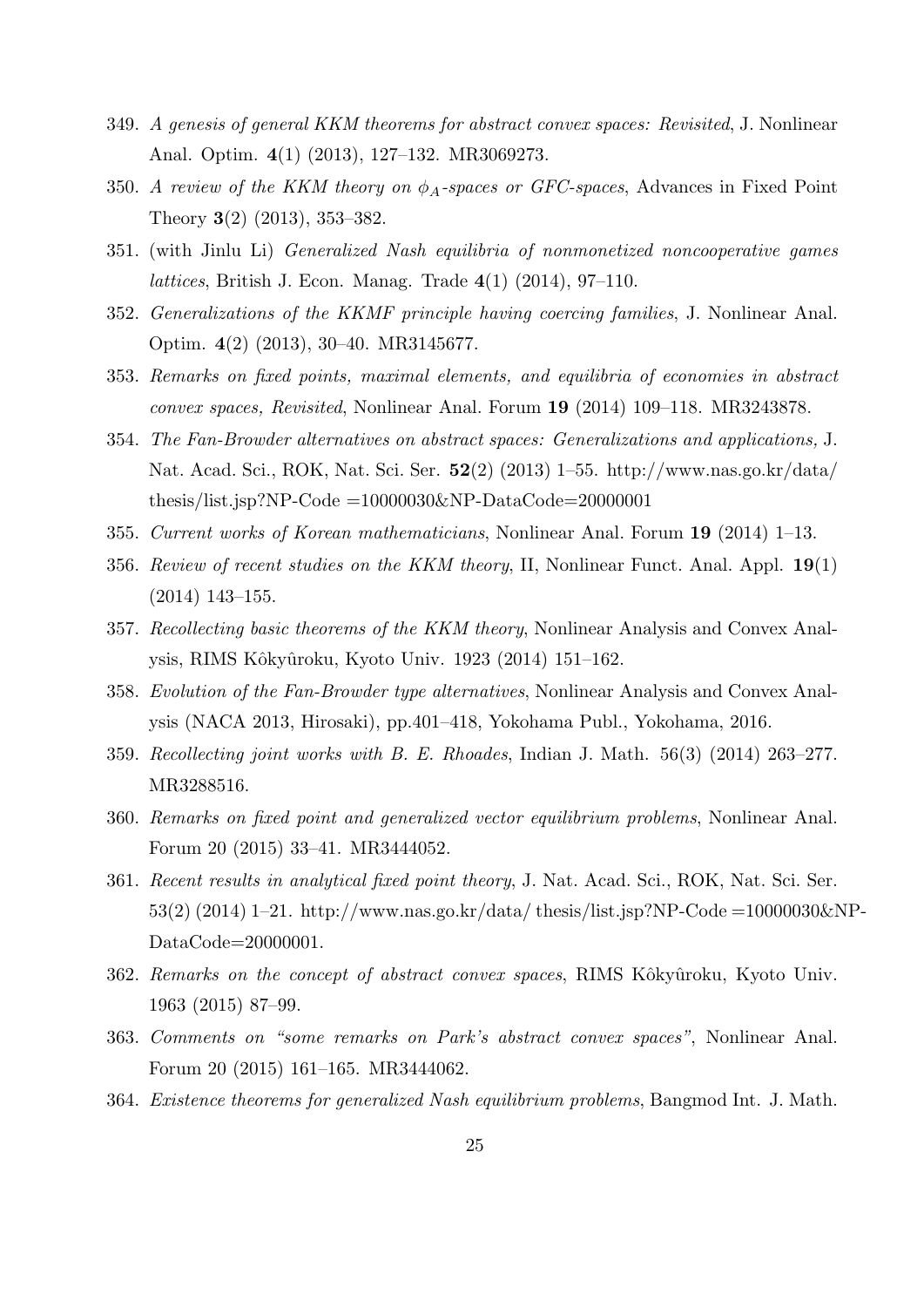Comp. Sci. 1(1) (2015) 1–9. http://bangmod-jmcs.kmutt.ac.th/

- 365. *A unification of generalized Fan-Browder type alternatives,* J. Nonlinear Convex Anal. **17**(1) (2016) 1–15. MR3460129.
- 366. *Recent studies on the KKM Theory A Review,* J. Nat. Acad. Sci., ROK, Nat. Sci. Ser. 54(1) (2015) 1–30.
- 367. *Recent applications of some analytical fixed point theorems,* Nonlinear Analysis and Convex Analysis (NACA 2015, Chiang Rai), pp.259–273, Yokohama Publ., Yokohama, 2016.
- 368. *Making new KKM spaces from old*, Nonlinear Funct. Anal. Appl. **20**(4) (2015) 561–577.
- 369. *New examples of KKM spaces*, Nonlinear Anal. Forum 21(1) (2016) 23–35. MR3642825
- 370. *Evolution of the KKM theory of hyperconvex spaces*, J. Nat. Acad. Sci., ROK, Nat. Sci. Ser. 54(2) (2015) 1–28.
- 371. *Comments on the KKM theory of metric type spaces*, Linear and Nonlinear Anal. 2(1) (2016) 39–45. MR3574137.
- 372. *Remarks on abstract convexity spaces of Xiang et al.*, Nonlinear Funct. Anal. Appl. **21**(2) (2016) 249-261.
- 373. On the KKM theory of locally *p*-convex spaces, RIMS Kôkyûroku, Kyoto Univ. 2011  $(2016)$  70–77.
- 374. *A unified approach to generalized KKM maps,* J. Nat. Acad. Sci., ROK, Nat. Sci. Ser. 55(1) (2016) 1–20.
- 375. On the minimax inequality of Brézis-Nirenberg-Stampacchia, (presented at NAO-Asia2016), J. Nonlinear Convex Anal. **19**(9) (2018) 1493–1501. MR3897195
- 376. *Some use of weak topologies in the KKM theory*, RIMS Kôkyûroku, Kyoto Univ. 2065 (Aug. 31 - Sep. 2, 2016), Apr. 2018, 51–62.
- 377. *Basis of applications of the KKM theory*, J. Nat. Acad. Sci., ROK, Nat. Sci. Ser. 55(2) (2016) 1–33.
- 378. *Generalizations of Khamsi's KKM and fixed point theorems on hyperconvex metric spaces*, Nonlinear Anal. Forum 22(2) (2017) 7–15.
- 379. *On the n-KKM principle for abstract convex spaces*, Nonlinear Funct. Anal. Appl. **22**(5) (2017) 925–934.
- 380. *On various multimap classes in the KKM theory and their applications*, Adv. Theory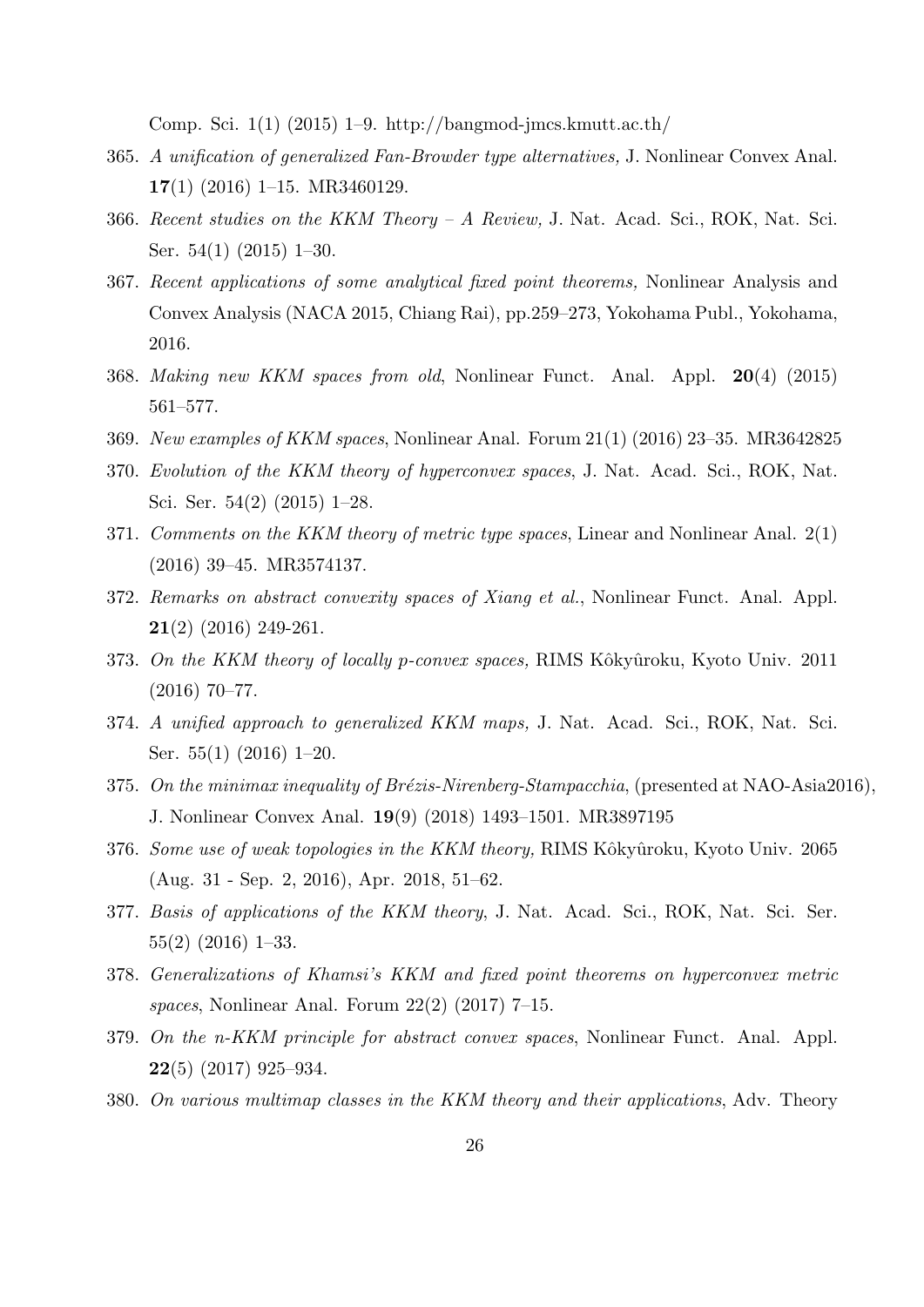Nonlinear Anal. Appl. 2 (2018), 88–105.

- 381. *A history of the KKM Theory*, J. Nat. Acad. Sci., ROK, Nat. Sci. Ser. 56(2) (2017) 1–51.
- 382. *A panoramic view of the realm of Ky Fan's 1952 lemma*, Nonlinear Analysis and Convex Analysis (NACA 2017, Chitose, Hokkaido), Yokohama Publ., Yokohama, 2019.
- 383. *On multimap classes in the KKM theory*, RIMS Kôkyûroku, Kyoto Univ. 2114 (Aug. 30 - Sep. 1, 2017), May, 2019, 73–81.
- 384. *Various examples of the KKM spaces*, presented at IWNAO2018.
- 385. *From simplices to abstract convex spaces A brief history of the KKM theory*, Results in Nonlinear Analysis 1(1) (2018) 1–12.
- 386. *Contributions of Andrzej Granas to the KKM theory*, Nonlinear Analysis Forum **23**  $(2018)$  1–16.
- 387. *Applications of convex-valued KKM maps*, presented at RIMS2018.
- 388. *Generalizations of the Ricceri type intersection theorem*, Nonlinear Analysis Forum **23** (2018) 17–26. MR3784696
- 389. *The Hahn-Banach type or the KKM type?* J. Nat. Acad. Sci., ROK, Nat. Sci. Ser. **57**(1) (2018) 1–33.
- 390. *Generalizations of some KKM type results on hyperbolic spaces*, Nonlinear Funct. Anal. Appl. **23**(4) (2018) 805–818.
- 391. *Variational relations in abstract convex spaces*, Res. Fixed Point Theory Appl. Vol. 2018, Article ID 2018014, 08 pages.
- 392. *Various variational relation problems in abstract convex spaces*, Advances in Nonlinear Variational Inequalities 22(1) (2019) 1–13.
- 393. *KKM implies Hahn-Banach*, (presented at NAO2018), Results in Nonlinear Analysis **2**(1) (2019) 7–17.
- 394. *A panoramic view of the KKM theory on abstract convex spaces*, J. Nat. Acad. Sci., ROK, Nat. Sci. Ser. 57(2) (2018) 1–46.
- 395. *Forty five years with fixed point theory*, J. Fixed Point Theory 2019(2019) Article ID 1 (13 Feb. 2019) 1–25.
- 396. *From Hadamard manifolds to Horvath spaces*, J. Nat. Acad. Sci., ROK, Nat. Sci. Ser. **58**(1) (2019) 1–34.
- 397. *Riemannian manifolds are KKM spaces*, Adv. Theory Nonlinear Anal. Appl. **3**(2)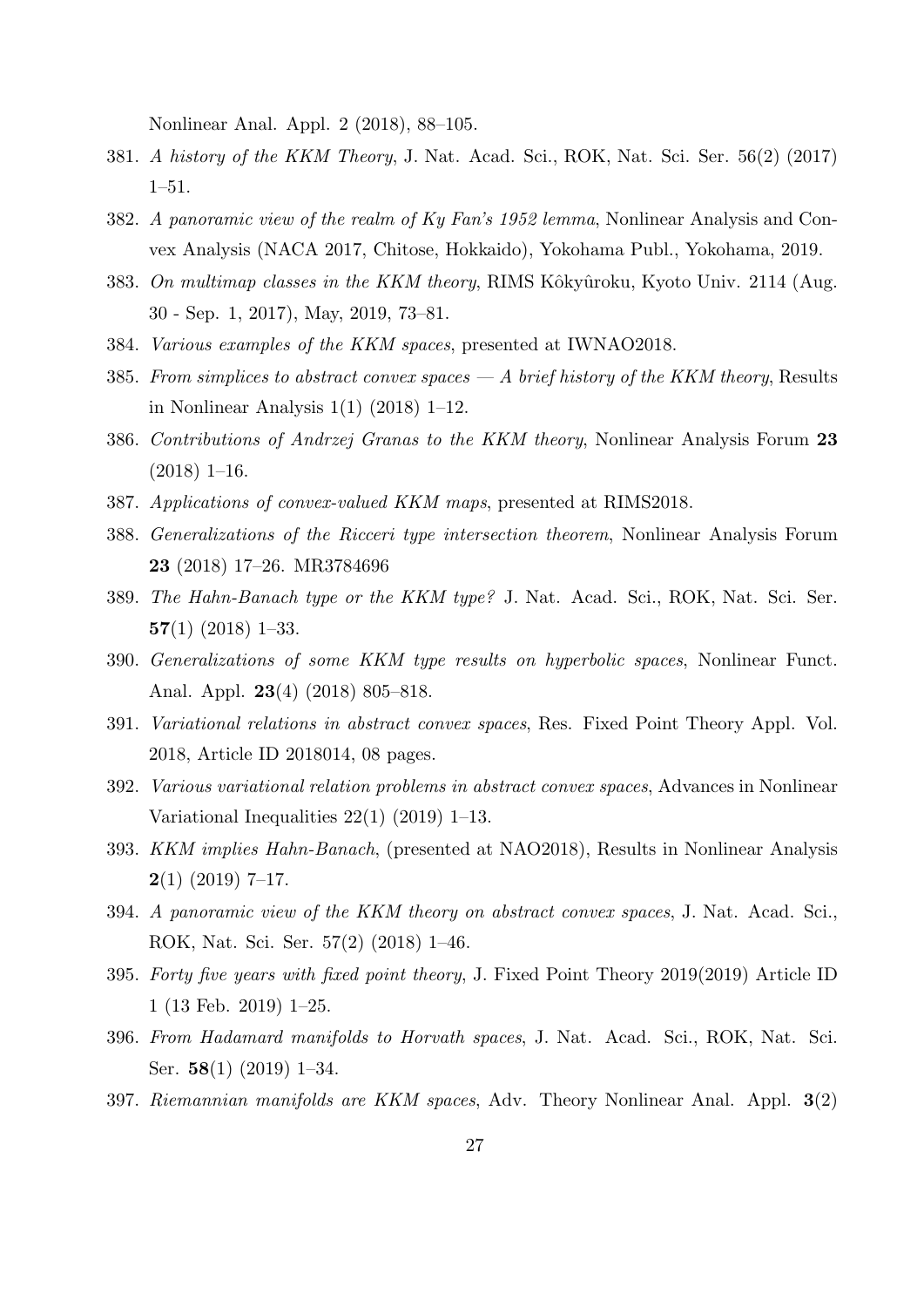(2019) 64–73.

- 398. **B***-spaces are KKM spaces*, J. Nonlinear Convex Anal. **20**(4) (2019) 739–746.
- 399. *Extending the realm of Horvath spaces*, J. Nonlinear Convex Anal. **20**(9) (2019)
- 400. *Some general fixed point theorems on topological vector spaces*, Appl. Set-Valued Anal. Optim. 1(1) (2019) 19-28.
- 401. *Basis of applications of the KKM theory, II*, J. Nat. Acad. Sci., ROK, Nat. Sci. Ser.
- 402. Some equivalents of the Hahn-Banach theorem, J. Fixed Point Theory, 2019, 2019:13 (2 August, 2019), .
- 403. *On further examples of partial KKM spaces*, J. Fixed Point Theory, 2019, 2019:10 (18 June, 2019), 1–18.
- 404. *Generalizations of hyperconvex metric spaces*, Results in Nonlinear Analysis **2**(2) (2019) 71–82.
- 405. *Extending KKM theory to a large scaled logical system*, JNCA

[2019. 4. 23] According to MathSciNet of the American Mathematical Society, Sehie Park has 298 publications and is cited 1573 times by 426 authors.

[2019. 9. 10.] According to ResearchGate, Sehie Park has 406 Research items, 16,922 Reads, and 4,896 Citations.

## **2019**

- A. *Various variational relation problems in abstract convex spaces*, Advances in Nonlinear Variational Inequalities 22(1) (2019) 1–13.
- B. *KKM implies Hahn-Banach*, Results in Nonlinear Analysis **2**(1) (2019) 7–17.
- C. *Some general fixed point theorems on topological vector spaces*, Appl. Set-Valued Anal. Optim. 1(1) (2019) 19-28.
- D. *Forty five years with fixed point theory*, J. Fixed Point Theory 2019(2019) Article ID 1 (13 Feb. 2019) 1–25.
- E. *Riemannian manifolds are KKM spaces*, Adv. Theory Nonlinear Anal. Appl. **3**(2) (2019) 64–73.
- F. **B***-spaces are KKM spaces*, J. Nonlinear Convex Anal. **20**(4) (2019) 1494–1502
- G. *A panoramic view of the realm of Ky Fan's 1952 lemma*, Nonlinear Analysis and Convex Analysis (NACA 2017, Chitose, Hokkaido), Yokohama Publ., Yokohama, 2019.